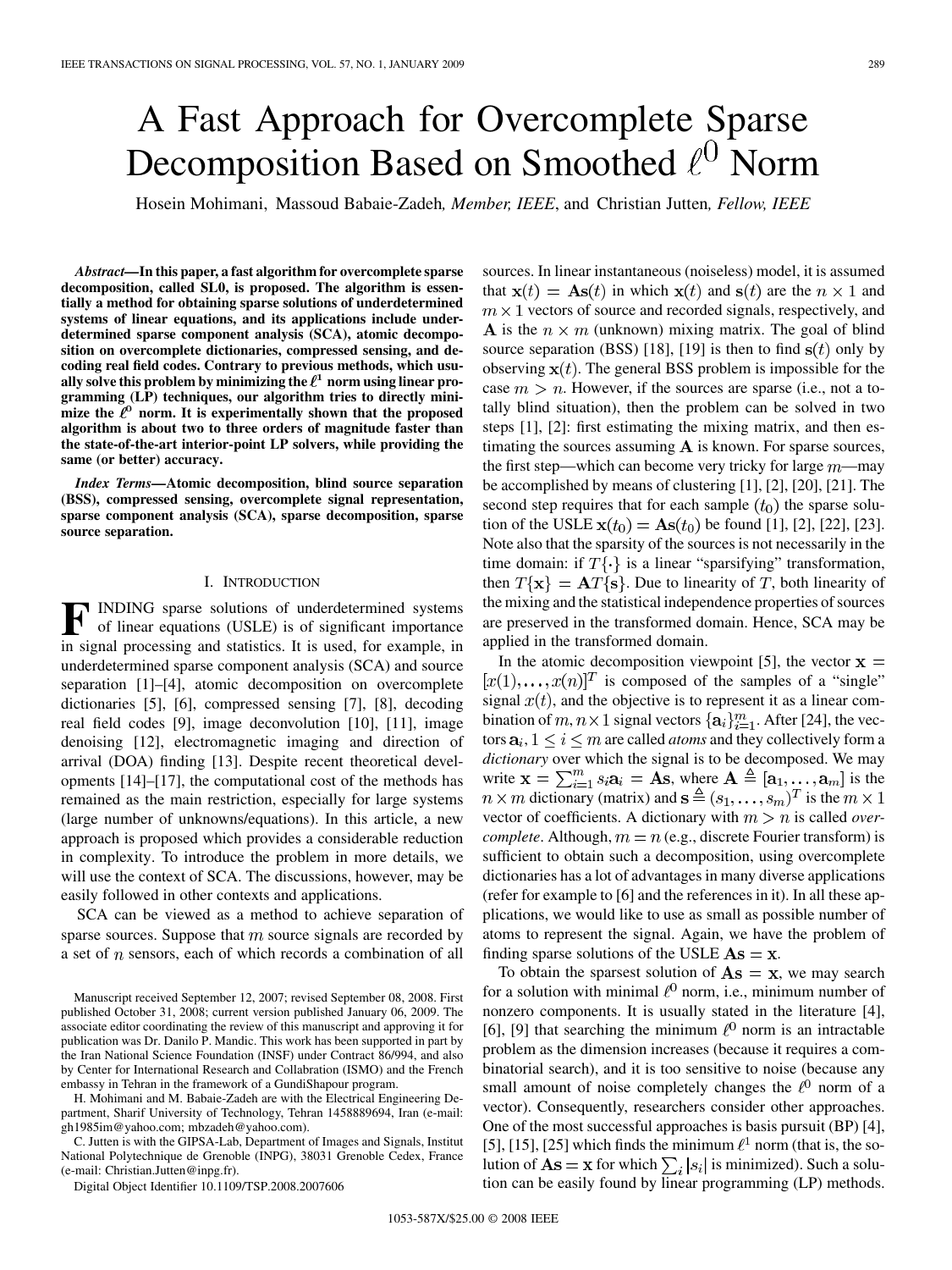The idea of basis pursuit is based on the observation that for large systems of equations, the minimum  $\ell^1$  norm solution is also the minimum  $\ell^0$  norm solution [5], [14], [15]. By using fast LP algorithms, specifically interior-point LP solvers, largescale problems with thousands of sources and mixtures become tractable. However, it is still very slow, and in the recent years several authors have proposed improvements for BP, to speed up the algorithm and to handle the noisy case [6], [10], [11], [16]. Another family of algorithms is Iterative re-weighted least squares (IRLS), with FOCUSS [13] as an important member. These are faster than BP, but their estimation quality is worse, especially if the number of nonzero elements of the sparsest solution is not very small. Another approach is matching pursuit (MP) [1], [24], [26] which is very fast, but is a greedy algorithm and does not provide good estimation of the sources. The iterative detection-estimation (IDE) approach presented in [27] is also very fast, but adjusting its parameters is not easy.

Contrary to previous approaches, the method we present in this paper is based on direct minimization of the  $\ell^0$  norm. We will see that our method performs typically *two to three orders of magnitude faster than BP* (based on interior-point LP solvers), while resulting in the same or better accuracy. We have already briefly reported the basics of this approach in [28] and its complex version in [29]. However, in this paper, we are going to present a highly more complete description of this approach and consider, mathematically and/or experimentally, its convergence properties and the effects of its parameters.

The paper is organized as follows. Section II introduces the basic principles of our approach. The final algorithm is then stated in Section III. In Section IV, convergence properties of the algorithm is discussed. Finally, Section V provides some experimental results of our algorithm and its comparison with BP.

#### II. BASIC PRINCIPLES OF OUR APPROACH

## *A. The Main Idea*

The problems of using  $\ell^0$  norm (that is, the need for a combinatorial search for its minimization, and its too high sensibility to noise) are both due to the fact that the  $\ell^0$  norm of a vector is a *discontinuous* function of that vector. Our idea is then to approximate this *discontinuous* function by a suitable *continuous* one, and minimize it by means of a minimization algorithm for continuous functions (e.g., steepest descent method). The continuous function which approximates  $\|\mathbf{s}\|_0$ , the  $\ell^0$  norm of s, should have a parameter (say  $\sigma$ ) which determines the quality of the approximation.

For example, consider the (one-variable) family of functions:

 $f_{\sigma}(s) \triangleq \exp\left(\frac{-s^2}{2\sigma^2}\right)$ (1)

and note that

$$
\lim_{\sigma \to 0} f_{\sigma}(s) = \begin{cases} 1, & \text{if } s = 0 \\ 0, & \text{if } s \neq 0 \end{cases}
$$
 (2)

or approximately

$$
f_{\sigma}(s) \approx \begin{cases} 1, & \text{if } |s| \ll \sigma \\ 0, & \text{if } |s| \gg \sigma. \end{cases}
$$
 (3)

Then, by defining

$$
F_{\sigma}(\mathbf{s}) = \sum_{i=1}^{m} f_{\sigma}(s_i)
$$
 (4)

it is clear from (2) and (3) that  $\|\mathbf{s}\|_0 \approx m - F_{\sigma}(\mathbf{s})$  for small values of  $\sigma$ , and the approximation tends to equality when  $\sigma \rightarrow$ 0. Consequently, we can find the minimum  $\ell^0$ -norm solution by maximizing  $F_{\sigma}(\mathbf{s})$  (subject to  $\mathbf{As} = \mathbf{x}$ ) for a very small value of  $\sigma$ . Note that the value of  $\sigma$  determines how smooth the function  $F_{\sigma}$  is: the larger value of  $\sigma$ , the smoother  $F_{\sigma}$  (but worse approximation to  $\ell^0$ -norm); and the smaller value of  $\sigma$ , the closer behavior of  $F_{\sigma}$  to  $\ell^0$ -norm.

Note that for small values of  $\sigma$ ,  $F_{\sigma}$  is highly nonsmooth, and contains a lot of local maxima, and hence its maximization is not easy. On the other hand, for larger values of  $\sigma$ ,  $F_{\sigma}$  is smoother and contains less local maxima, and its maximization is easier (we will see in the next subsection that there is no local maxima for large enough  $\sigma$ 's). Consequently, our idea is to use a "decreasing" sequence for  $\sigma$ : for maximizing  $F_{\sigma}$  for each value of  $\sigma$  (using e.g., gradient algorithms), the initial value of the maximization algorithm is the maximizer of  $F_{\sigma}$  for the previous (larger) value of  $\sigma$ . If we gradually decrease the value of  $\sigma$ , for each value of  $\sigma$  the maximization algorithm starts with an initial solution near to the actual maximizer of  $F_{\sigma}$  (this is because  $\sigma$ and hence  $F_{\sigma}$  have only slightly changed and consequently the maximizer of the new  $F_{\sigma}$  is probably close to the maximizer of the previous  $F_{\sigma}$ ), and hence we hope to escape from getting trapped into local maxima and reach to the actual maximum for small values of  $\sigma$ , which gives the minimum  $\ell^0$ -norm solution.<sup>1</sup>

Note that the basic idea holds not only for Gaussian family of functions  $f_{\sigma}$  given in (1), but also for any family of functions  $f_{\sigma}$ which approximates the Kronecker delta function, i.e., satisfies (2) and (3). For example, it also holds for the family of "triangular" functions

$$
f_{\sigma}(s) = \begin{cases} 1, & \text{if } |s| \ge \sigma \\ \frac{(\sigma + s)}{\sigma}, & \text{if } -\sigma \le s \le 0 \\ \frac{(\sigma - s)}{\sigma}, & \text{if } 0 \le s \le \sigma \end{cases}
$$
 (5)

and for the family of "truncated hyperbolic" functions

$$
f_{\sigma}(s) = \begin{cases} 1, & \text{if } |s| \ge \sigma \\ 1 - \left(\frac{s}{\sigma}\right)^2, & \text{if } |s| \le \sigma \end{cases}
$$
 (6)

and also for the family of functions

$$
f_{\sigma}(s) = \frac{\sigma^2}{(s^2 + \sigma^2)}.
$$
 (7)

## *B. Initialization*

Up to now, the behavior of the function  $f_{\sigma}$  was discussed for small values of  $\sigma$ . It is also interesting to consider its behavior for very large values of  $\sigma$ .

More specifically, it can be shown that " *for sufficiently large values of*  $\sigma$ , the maximizer of  $F_{\sigma}(\mathbf{s})$  subject to  $\mathbf{As} = \mathbf{x}$  is the minimum  $\ell^2$ -norm solution of  $\mathbf{As} = \mathbf{x}$ , i.e., the solution given by the pseudo-inverse of  $A$ ." Here, we give only a justification

<sup>&</sup>lt;sup>1</sup>This technique for optimizing a nonconvex function is usually called graduated nonconvexity (GNC) [30].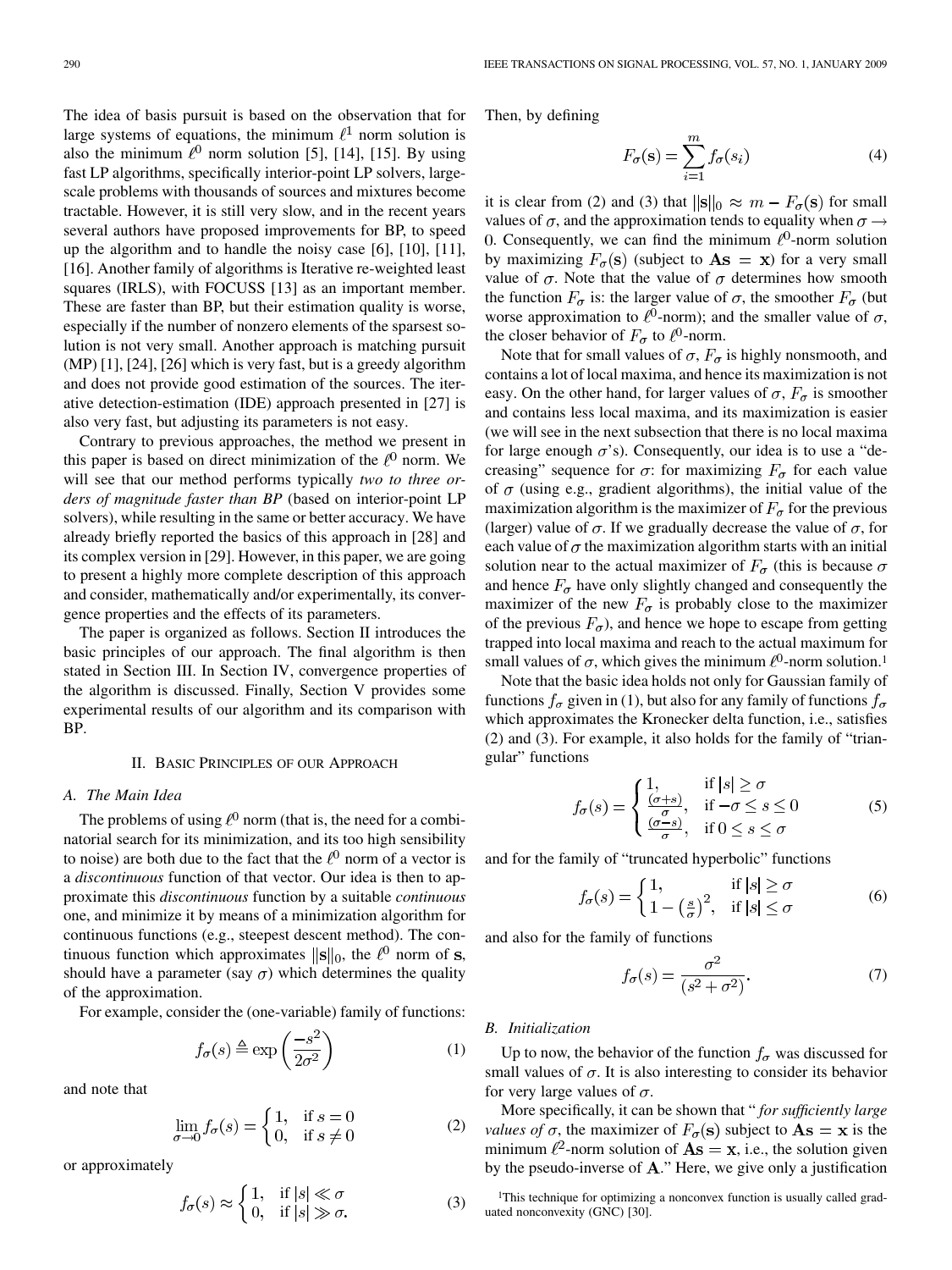#### · Initialization:

- 1) Let  $\hat{\mathbf{s}}_0$  be equal to the minimum  $\ell^2$  norm solution of  $\mathbf{As} = \mathbf{x}$ , obtained by pseudo-inverse of A.
- 2) Choose a suitable decreasing sequence for  $\sigma$ ,  $[\sigma_1 \dots \sigma_J]$  (see Remarks 5 and 6 of the text).

```
• For j = 1, ..., J:
     1) Let \sigma = \sigma_i.
```
2) Maximize (approximately) the function  $F_{\sigma}$  on the feasible set  $S = \{s | As = x\}$  using L iterations of the steepest ascent algorithm (followed by projection onto the feasible set):

- Initialization:  $\mathbf{s} = \hat{\mathbf{s}}_{j-1}$ . - For  $\ell = 1 \dots L$  (loop L times): a) Let  $\delta \triangleq [s_1 \exp(-s_1^2/2\sigma^2), \ldots, s_n \exp(-s_n^2/2\sigma^2)]^T$ . b) Let  $s \leftarrow s - \mu \delta$  (where  $\mu$  is a small positive constant). c) Project s back onto the feasible set  $S$ :  $\mathbf{s} \leftarrow \mathbf{s} - \mathbf{A}^T (\mathbf{A} \mathbf{A}^T)^{-1} (\mathbf{A} \mathbf{s} - \mathbf{x}).$ 3) Set  $\hat{\mathbf{s}}_j = \mathbf{s}$ . • Final answer is  $\hat{\mathbf{s}} = \hat{\mathbf{s}}_J$ .

Fig. 1. Final SL0 algorithm.

to this property for the case of Gaussian family of functions introduced in (1) by using Lagrange multipliers, and we leave the formal proof to Section IV-B.

Using the method of Lagrange multipliers, for maximizing subject to , we set the derivative of the Lagrangian  $F_{\sigma}(\mathbf{s}) - \lambda^T (\mathbf{A}\mathbf{s} - \mathbf{x})$  with respect to s and  $\lambda$  equal to zero, which gives the following Karush–Kuhn–Tucker (KKT) system of  $m + n$  nonlinear equations of  $m + n$  unknowns (*m* components of s, and *n* components of  $\lambda$ ):

$$
\begin{cases}\n\left[s_1e^{-s_1^2/2\sigma^2}, \dots, s_me^{-s_m^2/2\sigma^2}\right]^T - \mathbf{A}^T \boldsymbol{\lambda}_1 = \mathbf{0} \\
\mathbf{A}\mathbf{s} - \mathbf{x} = \mathbf{0}\n\end{cases} (8)
$$

where  $\lambda_1 \triangleq -\sigma^2 \lambda$ .

On the other hand, the minimum  $\ell^2$  norm solution of  $\mathbf{As} =$ **x** may be found by minimizing  $(1/2)s^{T}s$  subject to  $As =$ . Using Lagrange multipliers, this minimization results in the system of equations

$$
\begin{cases} [s_1, \dots, s_m]^T - \mathbf{A}^T \boldsymbol{\lambda} = 0 \\ \mathbf{A} \mathbf{s} - \mathbf{x} = \mathbf{0}. \end{cases}
$$
 (9)

Comparing systems (8) and (9), we see that for  $\sigma \to \infty$  (or where  $\sigma \gg \max\{s_1, \ldots, s_m\}$ , these two systems of equations are identical, and hence the maximizer of  $F_{\sigma}(\mathbf{s})$  is the minimum  $\ell^2$ -norm solution of  $\mathbf{As} = \mathbf{x}$ .

# III. THE FINAL ALGORITHM

The final algorithm, which we call SL0 (smoothed  $\ell^0$ ), is obtained by applying the main idea of the previous section on the Gaussian family (1), and is given in Fig. 1.

**Remark 1:** The internal loop (steepest ascent for a fixed  $\sigma$ ) is repeated a fixed and small number of times  $(L)$ . In other words, for increasing the speed, we do not wait for the (internal loop of the) steepest ascent algorithm to converge. This may be justified by the gradual decrease in the value of  $\sigma$ , and the fact that for each value of  $\sigma$ , we do not need the exact maximizer of  $F_{\sigma}$ . We just need to enter the region near the (global) maximizer of  $F_{\sigma}$ for escaping from its local maximizers. See also Remarks 3–5 of Section IV-A.

**Remark 2:** Steepest ascent consists of iterations of the form  $\mathbf{s} \leftarrow \mathbf{s} + \mu_j \nabla F_{\sigma}(\mathbf{s})$ . Here, the step-size parameters  $\mu_j$  should be decreasing, i.e., for smaller values of  $\sigma$ , smaller values of  $\mu_i$  should be applied. This is because for smaller values of  $\sigma$ , the function  $F_{\sigma}$  is more "fluctuating," and hence smaller stepsizes should be used for its maximization. In fact, we may think about changing the value of  $\sigma$  in (1) and (4) as looking at the same curve (or surface) at different "scales," where the scale is proportional to  $\sigma$ . For having equal (i.e., proportional) steps of the steepest ascent algorithm in these different scales, it is not difficult to show<sup>2</sup> that  $\mu_i$  should be proportional to  $\sigma^2$ . Note that in Fig. 1, instead of  $\mu_j$ , only a constant  $\mu$  is appeared. The reason is that by letting  $\mu_j = \mu \sigma^2$  for some constant  $\mu$ , we have  $\mathbf{s} \leftarrow \mathbf{s} + (\mu \sigma^2) \nabla F_{\sigma} = \mathbf{s} - \mu \delta$ , where  $\delta = -\sigma^2 \nabla F_{\sigma} =$  $[s_1 \exp(-s_1^2/2\sigma^2), \ldots, s_n \exp(-s_n^2/2\sigma^2)]^T$ .

**Remark 3:** According to the algorithm, each iteration consists of a gradient ascent step  $s_i \leftarrow s_i - \mu s_i \exp(-s_i^2/2\sigma^2)$ ,  $1 \leq i \leq m$ , followed by a projection step. If for some values of i we have  $|s_i| \gg \sigma$ , then the algorithm does not change the value of  $s_i$  in that ascent step; however it might be changed in the projection step. If we are looking for a suitable large  $\mu$  (to reduce the required number of iterations), a suitable choice is to make the algorithm to force all those values of  $s_i$  satisfying  $|s_i| \lesssim \sigma$  toward zero. For this aim, we should have  $\mu \exp(-s_i^2/2\sigma^2) \approx 1$ , and because  $\exp(-s_i^2/2\sigma^2) \lesssim 1$  for  $|s_i| \lesssim \sigma$ , the choice  $\mu \gtrsim 1$ seems reasonable.

**Remark 4:** The algorithm may work by initializing  $\hat{\mathbf{s}}_0$  (the initial estimation of the sparse solution) to an arbitrary solution of  $\mathbf{As} = \mathbf{x}$ . However, the discussion of Section II-B shows that the best initial value of  $\hat{s}_0$  is the minimum  $\ell^2$  norm solution of  $As = x$ , which corresponds to  $\sigma \rightarrow \infty$ . In another point of *view, one may think about the minimum*  $\ell^2$  norm solution as a *rough estimate of the sparse solution, which will be modified in the future iterations of the algorithm.* In fact, calculating minimum  $l^2$  norm is one of the earliest approaches used for estimating the sparsest solution and is called the method of frames (MOF) [5].

**Remark 5:** Having initiated the algorithm with the minimum  $\ell^2$  norm solution (which corresponds to  $\sigma \to \infty$ ), the next value for  $\sigma$  (i.e.,  $\sigma_1$ ) may be chosen about two to four times of the maximum absolute value of the obtained sources  $(\max_i |s_i|)$ . To see the reason, if we take for example  $\sigma > 4 \max_i |s_i|$ , then  $\exp(-s_i^2/2\sigma^2) > 0.96 \approx 1$  for all  $1 \leq i \leq m$ , and comparison with (3) shows that this value of  $\sigma$  acts virtually like infinity for all the values of  $s_i, 1 \leq i \leq m$ (the next remark, too, provides another reason through another viewpoint to the algorithm).

<sup>2</sup>To see this, suppose that  $s_1 = r\sigma_1$  in  $F_{\sigma_1}$  corresponds to  $s_2 = r\sigma_2$  in  $F_{\sigma_2}$ .<br>Then  $\mu_1 \nabla F_{\sigma_1}(s_1)/\mu_2 \nabla F_{\sigma_2}(s_2) = \sigma_1/\sigma_2$  results in  $\mu_1/\mu_2 = \sigma_1^2/\sigma_2^2$ .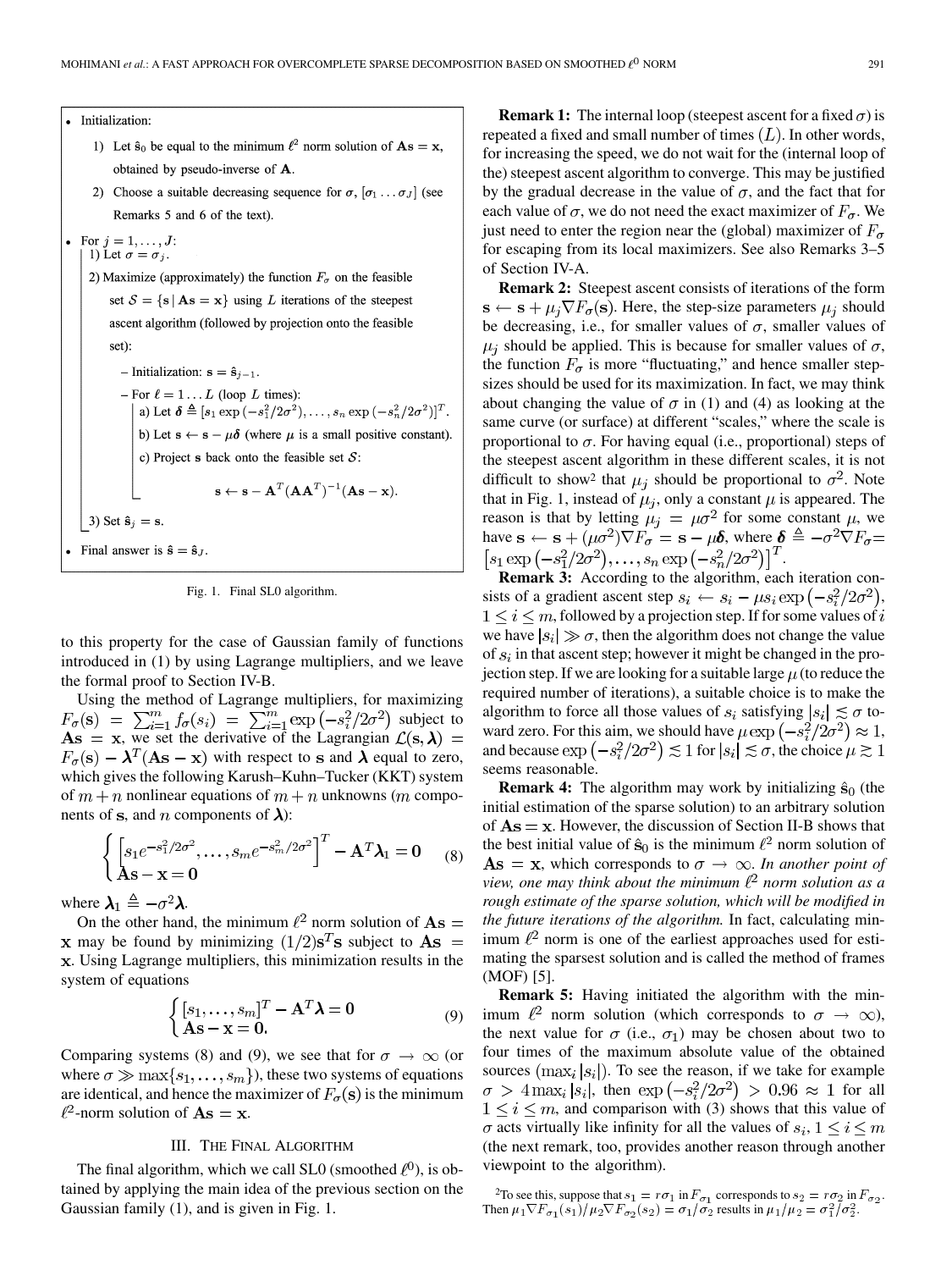For the next values of  $\sigma$ , we have used  $\sigma_i = c\sigma_{i-1}, j \geq$ 2, where c is usually chosen between 0.5 and 1. Its effect is experimentally studied in Section V.

**Remark 6:** Equation (4) seems to simply count the "inactive" elements of s. However, instead of hard-thresholding "inactive  $\equiv |s_i| < \sigma$ ; active  $\equiv |s_i| > \sigma$ ," criterion (4) uses a soft-thresholding, for which  $\sigma$  is the rough threshold.

**Remark 7:** In applications where the inactive elements of the sparsest s are exactly zero,  $\sigma$  can be decreased to arbitrarily small values. In fact, in this case, its minimum value is determined by the desired accuracy, as will be discussed in Theorem 1. For applications in which inactive elements of s are small but not exactly zero (say that the "source" vector is noisy), the smallest  $\sigma$  should be about one to two times of (a rough estimation of) the standard deviation of this noise. This is because, while  $\sigma$  is in this range, (3) shows that the cost function treats small (noisy) samples as zeros (i.e., for which  $f_{\sigma}(s_i) \approx 1$ ). However, below this range, the algorithm tries to 'learn' these noisy values, and moves away from the true answer (according to the previous remark, the soft threshold should be such that all these noisy samples be considered inactive). Restricting  $\sigma_i$ to be above the standard deviation of the noise, provides the robustness of this approach to noisy sources (or mixtures), which was one of the difficulties in using the exact  $\ell^0$  norm.

#### IV. THEORETICAL ANALYSIS OF THE ALGORITHM

#### *A. Convergence Analysis*

In this section, we try to answer two questions for the noiseless case (the noisy case will be considered in Section IV-C): a) Does the basic idea of Section II results in convergence to the actual minimizer of the  $\ell^0$  norm (assumed to be unique by [13], [15])? and b) If yes, how much should we decrease  $\sigma$  to achieve a desired accuracy?

Note that the algorithm of Fig. 1 has two loops: the external loop which corresponds to the basic ideas of Section II for finding the sparsest solution, and the internal loop which is a simple steepest ascent algorithm for maximizing  $F_{\sigma}(\mathbf{s})$  for a fixed  $\sigma$ . In the analysis of this section, it is assumed that the maximization of  $F_{\sigma}(\mathbf{s})$  has been exactly done for a fixed  $\sigma$  (the maximization algorithm has not got trapped into local maxima). Note that we had proposed the gradual decrease in  $\sigma$  to escape from getting trapped into local maxima when maximizing  $F_{\sigma}$  for a fixed  $\sigma$ . A theoretical study to find the series  $\sigma_i$ ,  $j = 1, \dots, J$ , which guaranties the convergence is very tricky (if possible) and is not considered in this paper. However, it will be experimentally addressed in the next section.

Assuming the maximization of  $F_{\sigma}$  for fixed  $\sigma$ 's is perfectly done, we show here that the estimation given by the algorithm converges to the unique minimizer of the  $\ell^0$  norm. In other words, we prove that the sequence of 'global' maximizers of  $F_{\sigma}$ 's will converge to the sparsest solution (which is the basic idea of Section II), and try to answer both above questions.

Before stating the convergence theorem (Theorem 1), we state three lemmas. Recall that  $null(A) = \{s | As = 0\}$ .

*Lemma 1:* Assume that the matrix  $A = [a_1, a_2, \dots, a_m] \in$  $\mathbb{R}^{n \times m}$  (where  $a_i$  represents the *i*th column) has the property that all of its  $n \times n$  sub-matrices are invertible, which is called

the unique representation property (URP) in [13].<sup>3</sup> If  $m - n$  elements of  $s \in null(A)$  converge to zero, then all of its elements (and hence s) will converge to zero, as well.

*Proof:* Without loss of generality, assume that all the columns of **A** are normalized, i.e.,  $\|\mathbf{a}_i\| = 1, 1 \le i \le m$ (throughout the paper,  $\|\cdot\|$  stands for the  $\ell^2$  or Euclidean or Frobenius norm of a vector or matrix). Then, we have to show

$$
\forall \beta > 0, \quad \exists \alpha > 0, \text{ such that } \forall \mathbf{s} \in \text{null}(\mathbf{A}) :
$$
  

$$
m - n \text{ elements of } \mathbf{s} \text{ have absolute values}
$$
  
less than  $\alpha \Rightarrow ||\mathbf{s}|| \le \beta$ . (10)

Let  $\mathbf{s} = (s_1, s_2, \dots, s_m)^T$  be in null(A) and assume that the absolute values of at least  $m - n$  elements of it are smaller than  $\alpha$ . Let  $I_{\alpha}$  be the set of all indices i, for which  $|s_i| > \alpha$ . Consequently,  $|I_{\alpha}| \leq n$ , where |X| represents the cardinality (i.e., number of elements) of a set  $X$ . Then we write

$$
\sum_{i=1}^{m} s_i \mathbf{a}_i = \mathbf{0} \Rightarrow \sum_{i \in I_{\alpha}} s_i \mathbf{a}_i + \sum_{i \notin I_{\alpha}} s_i \mathbf{a}_i = \mathbf{0}
$$

$$
\Rightarrow \left\| \sum_{i \in I_{\alpha}} s_i \mathbf{a}_i \right\| = \left\| \sum_{i \notin I_{\alpha}} s_i \mathbf{a}_i \right\| \le \sum_{i \notin I_{\alpha}} ||s_i \mathbf{a}_i||
$$

$$
= \sum_{i \notin I_{\alpha}} \frac{|s_i|}{\le \alpha} ||\mathbf{a}_i||
$$

$$
\le \sum_{i \notin I_{\alpha}} \alpha = (m - |I_{\alpha}|) \alpha \le m\alpha. \quad (11)
$$

Let  $\hat{A}$  be the submatrix of  $A$  containing only those columns of **A** that are indexed by the elements of  $I_{\alpha}$ . Thus,  $\hat{A}$  has at most *n* columns, and the columns of  $\hat{A}$  are linearly independent, because of the URP of  $A$ . Therefore, there exists<sup>4</sup> a left inverse  $\hat{A}^{-1}$  for  $\hat{A}$ . Let  $\bar{s}$  and  $\tilde{s}$  denote those sub-vectors of s which are, and which are not indexed by  $I_{\alpha}$ , respectively. Then

$$
\sum_{i \in I_{\alpha}} s_i \mathbf{a}_i = \hat{\mathbf{A}} \mathbf{\bar{s}} \Rightarrow ||\mathbf{\bar{s}}|| = \left\| (\hat{\mathbf{A}}^{-1}) \left( \sum_{i \in I_{\alpha}} s_i \mathbf{a}_i \right) \right\|
$$
  
\n
$$
\leq ||\hat{\mathbf{A}}^{-1}|| \cdot \left\| \sum_{i \in I_{\alpha}} s_i \mathbf{a}_i \right\| \leq ||\hat{\mathbf{A}}^{-1}|| (m\alpha) \qquad (12)
$$
  
\n
$$
||\mathbf{\tilde{s}}|| \leq \sum_{i \notin I_{\alpha}} |s_i| \leq (m - |I_{\alpha}|)\alpha \leq m\alpha
$$
  
\n
$$
||\mathbf{\bar{s}}|| \leq ||\hat{\mathbf{A}}^{-1}|| m\alpha \qquad \qquad \}
$$
  
\n
$$
\Rightarrow ||\mathbf{s}|| \leq ||\mathbf{\tilde{s}}|| + ||\mathbf{\bar{s}}|| \leq (||\hat{\mathbf{A}}^{-1}|| + 1) m\alpha. \qquad (13)
$$

Now, let M be the set of all submatrices  $\hat{A}$  of  $A$ , consisting of at most n columns of **A**. Then  $M$  is clearly a finite set (in fact  $|\mathcal{M}| < 2^m$ ). Let<sup>5</sup>

$$
M = \max\{||\hat{\mathbf{A}}^{-1}|| \, |\hat{\mathbf{A}} \in \mathcal{M}\}
$$
 (14)  
\n<sup>3</sup>URP of **A** also guarantees that the sparsest solution is unique [13], [15].  
\n<sup>4</sup>Note that  $\hat{\mathbf{A}}$  is not necessarily a square matrix and hence is not necessarily

 $3$ URP of A also guaranties that the sparsest solution is unique [13], [15].

invertible. But it has a left inverse, which is not necessarily unique. In this case <sup>3</sup>URP of **A** also guaranties that the sparsest solution is unique [13], [15].<br><sup>4</sup>Note that  $\hat{A}$  is not necessarily a square matrix and hence is not necessarily<br>invertible. But it has a left inverse, which is not neces its Moore–Penrose pseudoinverse is one of these inverses.

<sup>5</sup>Note that the calculation of M is difficult in the cases where  $m$  and  $n$  are large. Calculation of the exact value of  $M$  requires a computation complexity larger than  $\binom{m}{n}$  which can be impractical for large values of m and n.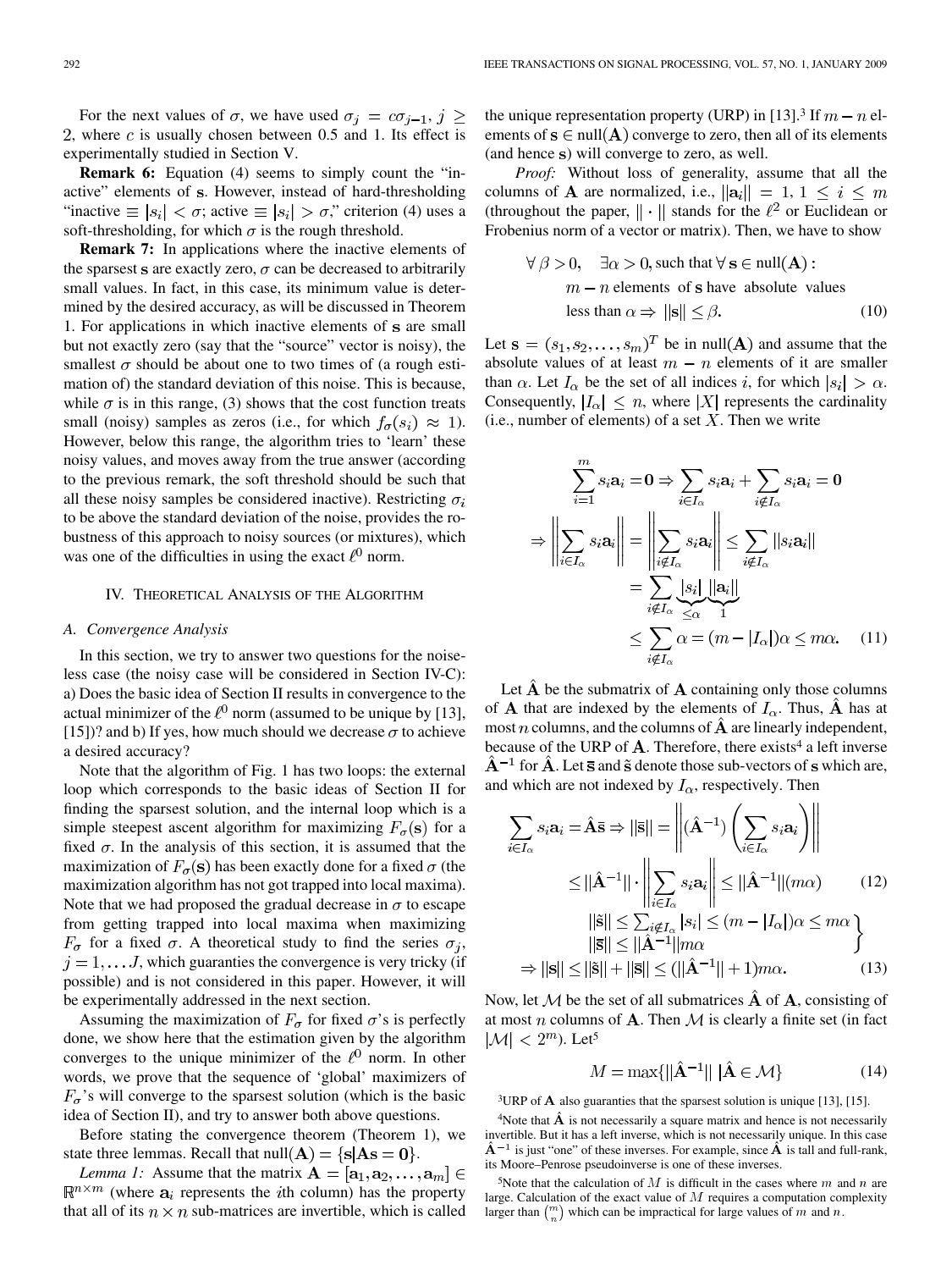then

$$
\|\mathbf{s}\| \le (\|\hat{\mathbf{A}}^{-1}\| + 1)m\alpha \le (M + 1)m\alpha. \tag{15}
$$

 $M$  is a constant and its value depends only on the matrix  $A$ . Therefore, for each  $\beta$  it suffices to choose  $\alpha = \beta/m(M+1)$ .

The above proof [calculations  $(11)$ – $(15)$ ] results also in the following corollary.

*Corollary 1:* If  $A \in \mathbb{R}^{n \times m}$  satisfies the URP, and  $s \in null(A)$  has at most *n* elements with absolute values greater than  $\alpha$ , then  $\|\mathbf{s}\| < (M+1)m\alpha$ , where M is as defined in (14).

*Lemma 2:* Let a function  $f_{\sigma}(s)$  have the properties  $f_{\sigma}(0)$  = 1 and  $\forall s, 0 \leq f_{\sigma}(s) \leq 1$ , and let  $F_{\sigma}(s)$  be defined as in (4). Assume **A** satisfies the URP, and let  $S \triangleq \{s | As = x\}$ . Assume that there exists a (sparse) solution  $s^0 \in S$  for which  $||{\bf s}^{0}||_{0} = k \le n/2$  (such a sparse solution is unique [13], [15]). Then, if for a solution  $\hat{\mathbf{s}} = (\hat{s}_1, \dots, \hat{s}_m)^T \in \mathcal{S}$ 

$$
F_{\sigma}(\hat{\mathbf{s}}) \ge m - (n - k) \tag{16}
$$

and if  $\alpha > 0$  is chosen such that the  $\hat{s}_i$ 's with absolute values greater than  $\alpha$  satisfy  $f_{\sigma}(\hat{s}_i) \leq (1/m)$ , then

$$
\|\hat{\mathbf{s}} - \mathbf{s}^0\| < (M+1)m\alpha \tag{17}
$$

where  $M$  is as defined in (14).

*Proof:* Let  $I_{\alpha}$  be the set of all indexes i for which  $|\hat{s}_i| > \alpha$ , and denote its number of elements by  $|I_{\alpha}|$ . Then

$$
F_{\sigma}(\hat{\mathbf{s}}) = \sum_{i=1}^{m} f_{\sigma}(\hat{s}_i)
$$
  
= 
$$
\sum_{i \notin I_{\alpha}} \underbrace{f_{\sigma}(\hat{s}_i)}_{\leq 1} + \sum_{i \in I_{\sigma}} \underbrace{f_{\sigma}(\hat{s}_i)}_{\leq m - |I_{\alpha}|} < m - |I_{\alpha}| + 1.
$$
  

$$
\underbrace{f_{\sigma}(\hat{s}_i)}_{\leq m - |I_{\alpha}|} + \underbrace{f_{\sigma}(\hat{s}_i)}_{\leq m \cdot (1/m) = 1}
$$

Combining this result with (16), we obtain

$$
m - (n - k) \le F_{\sigma}(\hat{\mathbf{s}}) < m - |I_{\alpha}| + 1
$$
\n
$$
\Rightarrow |I_{\alpha}| < n - k + 1 \Rightarrow |I_{\alpha}| \le n - k.
$$

Consequently, at most  $n - k$  elements of  $\hat{\mathbf{s}}$  have absolute values greater than  $\alpha$ . Since s<sup>0</sup> has exactly k nonzero elements, we conclude that  $\hat{s} - s^0$  has at most  $(n - k) + k = n$  elements with absolute values greater than  $\alpha$ . Moreover,  $(\hat{s} - s^0) \in null(A)$ (because  $A(\hat{s} - s^0) = x - x = 0$ ), and hence Corollary 1 implies (17).

*Corollary 2:* For the Gaussian family (1), if (16) holds for a solution  $\hat{s}$ , then

$$
\|\hat{\mathbf{s}} - \mathbf{s}^0\| < (M+1)m\sigma\sqrt{2\ln m}.\tag{18}
$$

*Proof:* For Gaussian family (1), the  $\alpha$  of the above lemma can be chosen as  $\alpha = \sigma \sqrt{2 \ln m}$ , because for  $|\hat{s}_i| > \sigma \sqrt{2 \ln m}$ 

$$
f_{\sigma}(\hat{s}_i) = \exp\left\{-\frac{\hat{s}_i^2}{2\sigma^2}\right\} < \exp\left\{-\frac{\sigma^2 \cdot 2 \ln m}{2\sigma^2}\right\} = \frac{1}{m}.
$$

Moreover, this family satisfies the other conditions of the lemma.

*Lemma 3:* Let  $f_{\sigma}$ ,  $F_{\sigma}$ , S and  $\mathbf{s}^0$  be as in Lemma 2, and let  $\mathbf{s}^{\sigma}$ be the maximizer of  $F_{\sigma}(\mathbf{s})$  on S. Then  $\mathbf{s}^{\sigma}$  satisfies (16).

*Proof:* We write

$$
F_{\sigma}(\mathbf{s}^{\sigma}) \ge F_{\sigma}(\mathbf{s}^{0})
$$
 (because  $\mathbf{s}^{\sigma}$  is the maximizer)  
\n
$$
\ge m - k
$$
 (see below)  
\n
$$
\ge m - (n - k)
$$
 (because  $k \le \frac{n}{2}$ ). (19)

The second inequality was written because  $s^0$  has  $m - k$  zeros, and hence in the summation (4) there are  $m - k$  ones, and the other terms are nonnegative.

Note that Lemma 3 and Corollary 2 prove together that for the Gaussian family (1),  $\text{argmax}_{\mathbf{As}=\mathbf{x}} F_{\sigma}(\mathbf{s}) \to \mathbf{s}^0$  as  $\sigma \to 0$ . This result can, however, be stated for a larger class of functions  $f_{\sigma}$ , as done in the following theorem.

*Theorem 1:* Consider a family of univariate functions  $f_{\sigma}$ , indexed by  $\sigma, \sigma \in \mathbb{R}^+$ , satisfying the following set of conditions: 1)  $\lim_{\sigma \to 0} f_{\sigma}(s) = 0$ ; for all  $s \neq 0$ ;

- 2)  $f_{\sigma}(0) = 1$ ; for all  $\sigma \in \mathbb{R}^+$ ;
- 
- 3)  $0 \le f_{\sigma}(s) \le 1$ ; for all  $\sigma \in \mathbb{R}^+$ ,  $s \in \mathbb{R}$ ;
- 4) for each positive values of  $\nu$  and  $\alpha$ , there exists  $\sigma_0 \in \mathbb{R}^+$ that satisfies

$$
|s| > \alpha \Rightarrow f_{\sigma}(s) < \nu; \text{ for all } \sigma < \sigma_0. \tag{20}
$$

Assume A satisfies the URP, and let  $\mathcal{S}, \underline{F}_{\sigma}$  and  $\mathbf{s}^0$  be as defined in Lemma 2, and  $\mathbf{s}^{\sigma} = (s_1^{\sigma}, \dots, s_m^{\sigma})^{\tau}$  be the maximizer of  $F_{\sigma}(\mathbf{s})$  on S. Then:

$$
\lim_{\sigma \to 0} \mathbf{s}^{\sigma} = \mathbf{s}^{0}.
$$
 (21)

*Proof:* To prove (21), we have to show that

$$
\forall \beta > 0 \quad \exists \sigma_0 > 0, \quad \forall \sigma < \sigma_0 \quad ||\mathbf{s}^{\sigma} - \mathbf{s}^0|| < \beta. \tag{22}
$$

For each  $\beta$ , let  $\alpha = \beta/m(M+1)$ , where M is as defined in (14). Then for this  $\alpha$  and  $\nu = (1/m)$ , condition 4 of the theorem gives a  $\sigma_0$  for which (20) holds. We show that this is the  $\sigma_0$  we were seeking for in (22). Note that  $\forall \sigma < \sigma_0$ , (20) states that for  $s_i^{\sigma}$ 's with absolute values greater than  $\alpha$  we have  $f_{\sigma}(s_i^{\sigma}) < (1/m)$ . Moreover, Lemma 3 states that  $s^{\sigma}$  satisfies (16). Consequently, all the conditions of Lemma 2 have been satisfied, and hence it implies that  $\|\mathbf{s}^{\sigma} - \mathbf{s}^{0}\| < (M+1)m\alpha = \beta$ .

**Remark 1:** The Gaussian family (1) satisfies conditions 1 through 4 of Theorem 1. In fact, conditions 1, 2, and 3 are obvious. To see condition 4, it is sufficient to choose  $\sigma_0^2$  =  $-\alpha^2/(2\ln \nu)$  if  $\nu < 1$ , or to choose any arbitrary  $\sigma_0^2 \in \mathbb{R}^+$ if  $\nu \geq 1$ . Families of functions defined by (5), (6), and (7) also satisfy the conditions of this theorem.

**Remark 2:** Using Corollary 2, where using Gaussian family (1), to ensure an arbitrary accuracy  $\beta$  in estimation of the sparse solution  $s^0$ , it suffices to choose

$$
\sigma < \frac{\beta}{m\sqrt{2\ln m}(M+1)}
$$

and do the optimization of  $F_{\sigma}$  subject to  $\mathbf{As} = \mathbf{x}$ .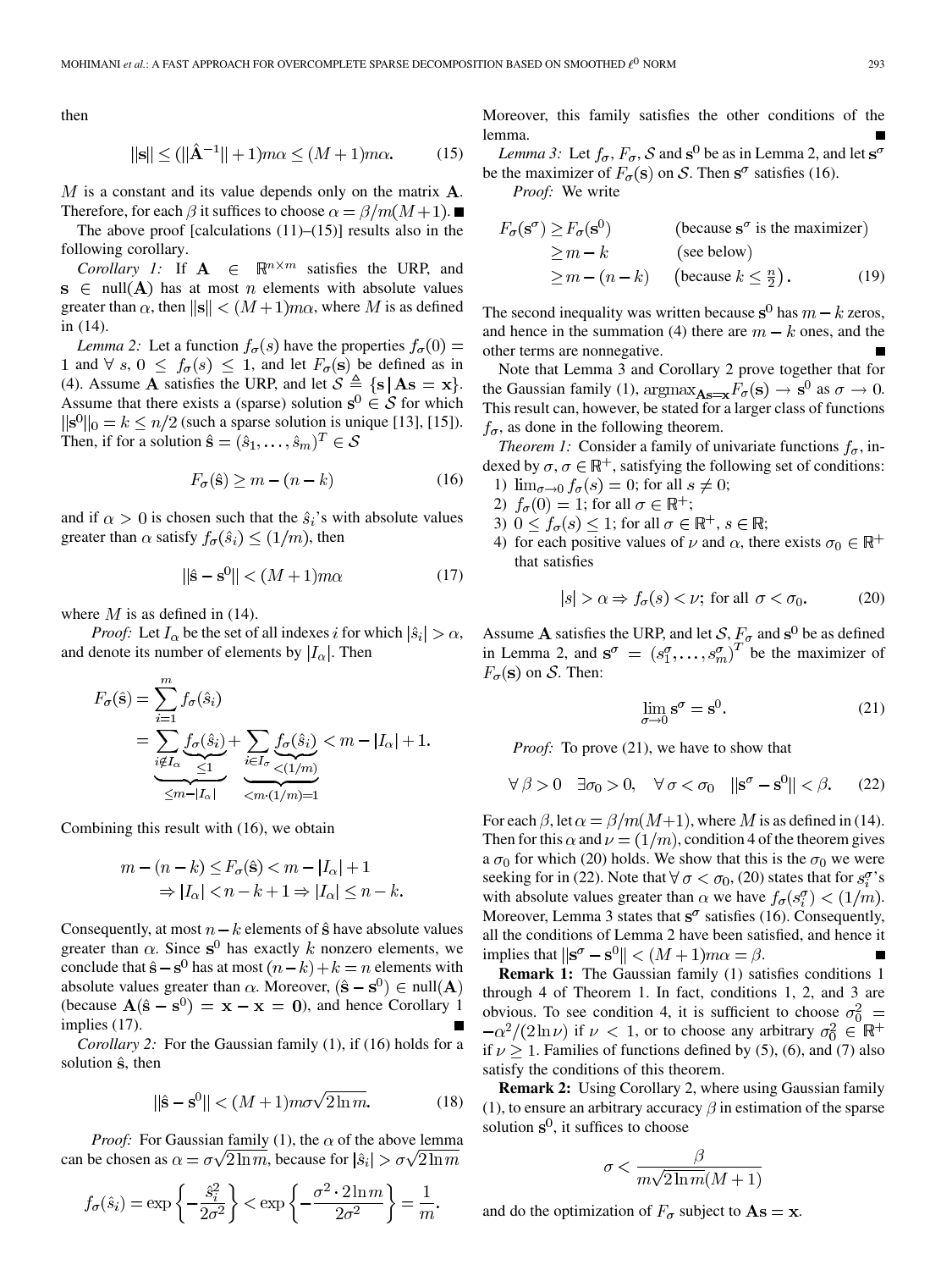**Remark 3:** Consider the set of solutions  $\hat{s}^{\sigma}$  in S, which might not be the absolute maxima of functions  $F_{\sigma}$  on S, but satisfy the condition

$$
F_{\sigma}(\hat{\mathbf{s}}^{\sigma}) \ge m - (n - k). \tag{23}
$$

By following a similar approach to the proof of Theorem 1, it can be proved that  $\lim_{\sigma \to 0} \hat{s}^{\sigma} = s^0$ . In other words, for the steepest ascent of the internal loop, it is not necessary to reach the absolute maximum. It is just required to achieve a solution in which  $F_{\sigma}$  is large enough (see also Remark 1 of Section III).

**Remark 4:** The previous remark proposes another version of SL0 in which there is no need to set a parameter  $L$ : Repeat the internal loop of Fig. 1 until  $F_{\sigma}(\mathbf{s})$  exceeds  $m - n/2$  [the worst case of the limit given by (23)] or  $m - (n - k)$  if k is known *a priori* [note that (19) implies the maximizer of  $F_{\sigma}(\mathbf{s})$  for a fixed  $\sigma$  surely exceeds both of these limits]. The advantage of such a version is that if it converges, then it is guaranteed that the estimation error is bounded as in (18), in which  $\sigma$  is replaced with  $\sigma_J$ , the last element of the sequence of  $\sigma$  (according to Fig. 1). It has, however, two disadvantages: first, it slows down the algorithm because exceeding the limit  $m - (n - k)$  for each  $\sigma$  is not necessary (it is just sufficient); and second, because of the possibility that the algorithm runs into an infinite loop because  $F_{\sigma}(\mathbf{s})$ cannot exceed this limit (this occurs if the chosen sequence of  $\sigma$  has not been resulted in escaping from local maxima).

**Remark 5:** As another consequence, Lemma 1 provides an upper bound on the estimation error  $\|\hat{\mathbf{s}} - \mathbf{s}^0\|$ , only by having an estimation  $\hat{\mathbf{s}}$  (which satisfies  $\mathbf{A}\hat{\mathbf{s}} = \mathbf{x}$ ): Begin by sorting the elements of  $\hat{\mathbf{s}}$  in descending order and let  $\alpha$  be the absolute value of the  $(\frac{n}{2})+1$ 'th element. Since s<sup>0</sup> has at most  $n/2$ nonzero elements,  $\hat{\mathbf{s}} - \mathbf{s}^0$  has at most *n* elements with absolute values greater than  $\alpha$ . Moreover,  $(\hat{s} - s^0) \in null(A)$  and hence Corollary 1 implies that  $\|\hat{\mathbf{s}} - \mathbf{s}^0\| \leq (M+1)m\alpha$ , where M is as defined in (14). This result is consistent with the heuristic "if  $\hat{\mathbf{s}}$  has at most  $n/2$  'large' components, the uniqueness of the sparsest solution insures that  $\hat{s}$  is close to the true solution."

## *B. Relation to Minimum Norm 2 Solution*

In Section II-B, it was stated and informally justified [for the Gaussian family (1)] that for very large  $\sigma$ 's, the maximizer of the function  $F_{\sigma}$  subject to  $\mathbf{As} = \mathbf{x}$  is the minimum  $\ell^2$ -norm solution of  $\mathbf{A}\mathbf{s} = \mathbf{x}$ . This result can be more accurately proved, and also generalized to a wider class of functions.

*Theorem 2:* Consider a family of one variable functions  $f_{\sigma}(\cdot)$ , parameterized by  $\sigma \in \mathbb{R}^+$ , satisfying the following set of conditions:

- 1) all functions  $f_{\sigma}$  are scaled versions of some analytical function f, that is,  $f_{\sigma}(s) = f(s/\sigma)$ ;
- 2)  $\forall s \in \mathbb{R}, 0 \leq f(s) \leq 1;$
- 3)  $f(s) = 1 \Leftrightarrow s = 0;$
- 4)  $f'(0) = 0;$
- 5)  $f''(0) < 0$ .

Assume that the matrix  $\bf{A}$  is full-rank and let be the minimum  $\ell^2$ -norm solution of the USLE  $As = x$ . Then

$$
\lim_{\sigma \to \infty} \operatorname*{argmax}_{\mathbf{As}=\mathbf{x}} F_{\sigma}(\mathbf{s}) = \hat{\mathbf{s}}
$$

*Proof:* Let  $\mathbf{s}^{\sigma} = (s_1^{\sigma}, \dots, s_m^{\sigma})^T = \operatorname{argmax}_{\mathbf{As}=\mathbf{x}} F_{\sigma}(\mathbf{s}).$ Then, we have to show that  $\lim_{\sigma \to \infty} s^{\sigma} = \hat{s} = (\hat{s}_1, \dots, \hat{s}_m)^T$ . First we show that

$$
\lim_{\sigma \to \infty} \frac{s^{\sigma}}{\sigma} = 0. \tag{24}
$$

Since  $s^{\sigma}$  is the maximizer of  $F_{\sigma}$ , we have

$$
F_{\sigma}(\mathbf{s}^{\sigma}) \ge F_{\sigma}(\hat{\mathbf{s}})
$$
 (25)

and hence

 $\boldsymbol{v}$ 

$$
\lim_{\sigma \to \infty} F_{\sigma}(\mathbf{s}^{\sigma}) \ge \lim_{\sigma \to \infty} F_{\sigma}(\hat{\mathbf{s}}) = \sum_{i=1}^{m} \lim_{\sigma \to \infty} f\left(\frac{\hat{s}_i}{\sigma}\right) = m
$$

$$
\Rightarrow \sum_{i=1}^{\infty} \lim_{\sigma \to \infty} f\left(\frac{s_i^{\sigma}}{\sigma}\right) = \lim_{\sigma \to \infty} F_{\sigma}(\mathbf{s}^{\sigma}) \ge m. \tag{26}
$$

On the other hand, assumption 2 implies that for all  $1 \le i \le m$ ,  $0 \le \lim_{\sigma \to \infty} f(s_i^{\sigma}/\sigma) \le 1$ . Combining this with (26), we have

$$
\lim_{\sigma \to \infty} f\left(\frac{s_i^{\sigma}}{\sigma}\right) = 1; \text{ for } 1 \le i \le m. \tag{27}
$$

This result, combined with assumption 3 (that is,  $f^{-1}(1) =$ 0) and the continuity of f implies that for all  $1 \leq i \leq m$ ,  $\lim_{\sigma \to \infty} s_i^{\sigma}/\sigma = 0$ ; from which (24) is deducted.

Now, let  $\gamma = (-1/2) f''(0) > 0$ . Then we can write

$$
f(s) = 1 - \gamma s^2 + g(s)
$$

where

$$
\lim_{s \to 0} \frac{g(s)}{s^2} = 0.
$$
\n(28)

Then

$$
F_{\sigma}(\mathbf{s}) = m - \frac{\gamma}{\sigma^2} \sum_{i=1}^{m} s_i^2 + \sum_{i=1}^{m} g\left(\frac{s_i}{\sigma}\right)
$$

Consequently, (25) can be written as

$$
\frac{\gamma}{\sigma^2} \sum_{i=1}^m (s_i^{\sigma})^2 - \sum_{i=1}^m g\left(\frac{s_i^{\sigma}}{\sigma}\right)
$$
\n
$$
\leq \frac{\gamma}{\sigma^2} \sum_{i=1}^m (\hat{s}_i)^2 - \sum_{i=1}^m g\left(\frac{\hat{s}_i}{\sigma}\right)
$$
\n
$$
\Rightarrow ||\mathbf{s}^{\sigma}||^2 - ||\hat{\mathbf{s}}||^2 \leq \frac{\sigma^2}{\gamma} \sum_{i=1}^m g\left(\frac{s_i^{\sigma}}{\sigma}\right) - \frac{\sigma^2}{\gamma} \sum_{i=1}^m g\left(\frac{\hat{s}_i}{\sigma}\right)
$$
\n
$$
= \frac{1}{\gamma} \sum_{i=1}^m \frac{g\left(\frac{s_i^{\sigma}}{\sigma}\right)}{\left(\frac{s_i^{\sigma}}{\sigma}\right)^2} (s_i^{\sigma})^2 - \frac{1}{\gamma} \sum_{i=1}^m \frac{g\left(\frac{\hat{s}_i}{\sigma}\right)}{\left(\frac{\hat{s}_i}{\sigma}\right)^2} (\hat{s}_i)^2
$$
\n
$$
\leq \frac{1}{\gamma} \left| \sum_{i=1}^m \frac{g\left(\frac{s_i^{\sigma}}{\sigma}\right)}{\left(\frac{s_i^{\sigma}}{\sigma}\right)^2} (s_i^{\sigma})^2 \right| + \frac{1}{\gamma} \left| \sum_{i=1}^m \frac{g\left(\frac{\hat{s}_i}{\sigma}\right)}{\left(\frac{\hat{s}_i}{\sigma}\right)^2} (\hat{s}_i)^2 \right|
$$
\n
$$
\leq \frac{1}{\gamma} \left( \sum_{i=1}^m \left| \frac{g\left(\frac{s_i^{\sigma}}{\sigma}\right)}{\left(\frac{s_i^{\sigma}}{\sigma}\right)^2} \right| \right) ||\mathbf{s}^{\sigma}||^2 + \frac{1}{\gamma} \left( \sum_{i=1}^m \left| \frac{g\left(\frac{\hat{s}_i}{\sigma}\right)}{\left(\frac{\hat{s}_i}{\sigma}\right)^2} \right| \right) ||\hat{\mathbf{s}}||^2
$$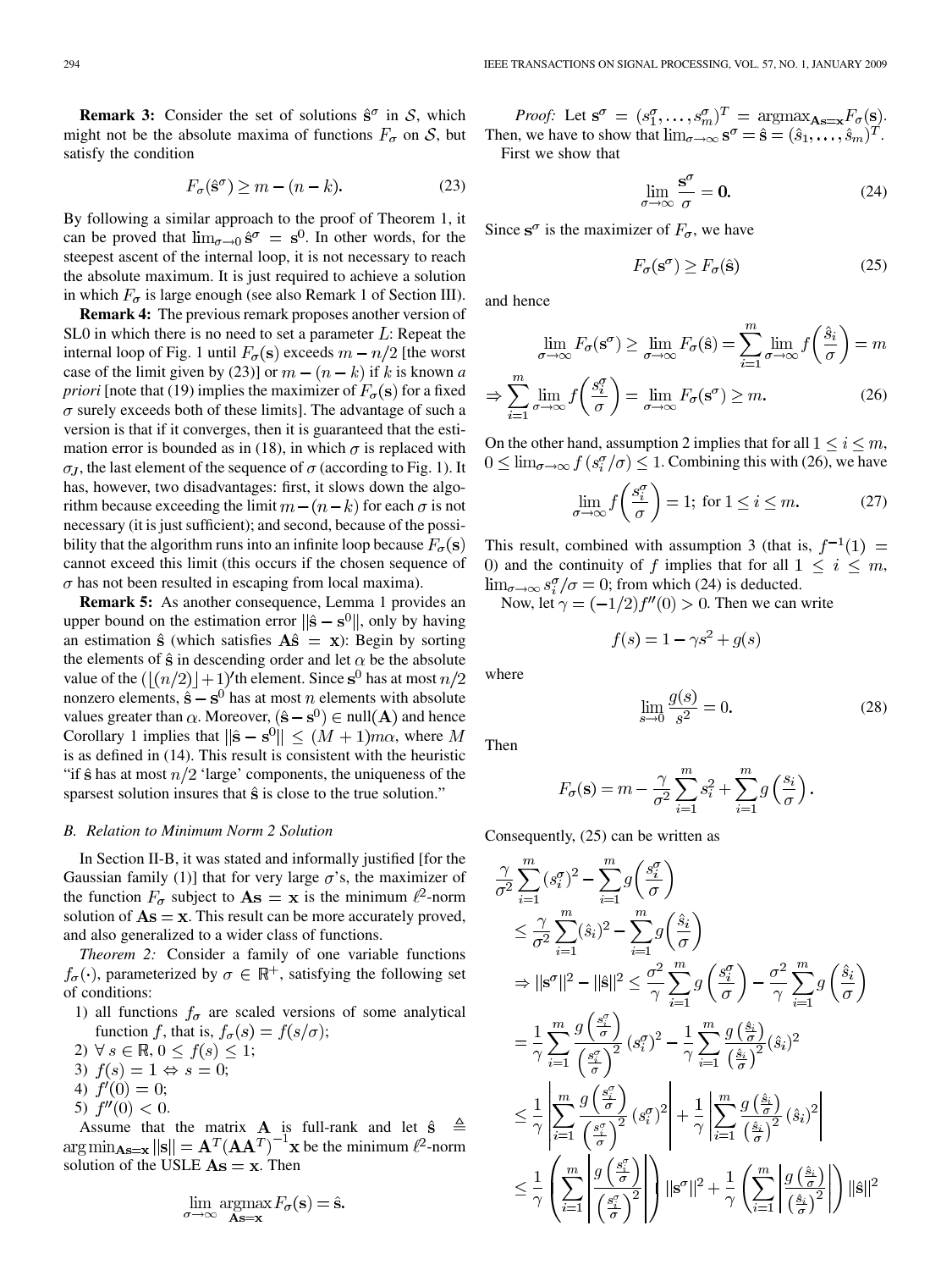where for the last inequality, we have used the inequality

$$
\left|\sum_{i\in I} x_i y_j\right| \le \left(\sum_{i\in I} |x_i|\right) \left(\sum_{i\in I} |y_j|\right)
$$

Finally

$$
\|\mathbf{s}^{\sigma}\|^2 \le \|\hat{\mathbf{s}}\|^2 \frac{1 + \frac{1}{\gamma} \left(\sum\limits_{i=1}^m \frac{g\left(\frac{\hat{s}_i}{\hat{\sigma}}\right)^2}{\left|\frac{\hat{s}_i}{\hat{\sigma}}\right|^2}\right)}{1 - \frac{1}{\gamma} \left(\sum\limits_{i=1}^m \frac{g\left(\frac{\hat{s}_i}{\hat{\sigma}}\right)^2}{\left|\frac{\hat{s}_i^{\sigma}}{\hat{\sigma}}\right|^2}\right)}\right|,
$$
  

$$
\lim_{\sigma \to \infty} \frac{\hat{s}_i}{\sigma} = 0 \Rightarrow \lim_{\sigma \to \infty} \frac{g\left(\frac{\hat{s}_i}{\hat{\sigma}}\right)}{\left(\frac{\hat{s}_i}{\hat{\sigma}}\right)^2} = 0 \text{ (from (28))},
$$
  

$$
\lim_{\sigma \to \infty} \frac{s_i^{\sigma}}{\sigma} = 0 \Rightarrow \lim_{\sigma \to \infty} \frac{g\left(\frac{s_i^{\sigma}}{\hat{\sigma}}\right)}{\left(\frac{s_i^{\sigma}}{\hat{\sigma}}\right)^2} = 0 \text{ (from (28))},
$$
  

$$
\Rightarrow \lim_{\sigma \to \infty} \|\mathbf{s}^{\sigma}\|^2 \le \|\hat{\mathbf{s}}\|^2.
$$
 (29)

Noting that  $\hat{\mathbf{s}}$  is the minimum  $\ell^2$ -norm solution of  $\mathbf{As} = \mathbf{x}$ ,  $\|\mathbf{s}^{\sigma}\|^2 \geq \|\hat{\mathbf{s}}\|^2$ , and hence  $\lim_{\sigma \to \infty} \|\mathbf{s}^{\sigma}\|^2 \geq \|\hat{\mathbf{s}}\|^2$ . Combining this with (29), we have

$$
\lim_{\sigma \to \infty} ||\mathbf{s}^{\sigma}||^2 = ||\hat{\mathbf{s}}||^2.
$$
 (30)

On the other hand, since  $\hat{\mathbf{s}}$  is the minimum  $\ell^2$ -norm solution of  $\mathbf{As} = \mathbf{x}$ , it is perpendicular to any vector contained in null $(\mathbf{A})$ . This is because  $\forall$  v  $\in$  null  $(A)$ ,  $Av = 0$ , and hence  $v^T \hat{s} =$  $\mathbf{v}^T \mathbf{A}^T (\mathbf{A} \mathbf{A}^T)^{-1} \mathbf{x} = (\mathbf{A} \mathbf{v})^T (\mathbf{A} \mathbf{A}^T)^{-1} \mathbf{x} = \mathbf{0}$ . Consequently,  $\hat{\mathbf{s}}$  is perpendicular to  $\mathbf{s}^{\sigma} - \hat{\mathbf{s}}$ . Therefore

$$
||\mathbf{s}^{\sigma}||^{2} = ||\hat{\mathbf{s}}||^{2} + ||\mathbf{s}^{\sigma} - \hat{\mathbf{s}}||^{2}
$$

$$
\Rightarrow \lim_{\sigma \to \infty} ||\mathbf{s}^{\sigma}||^{2} = ||\hat{\mathbf{s}}||^{2} + \lim_{\sigma \to \infty} ||\mathbf{s}^{\sigma} - \hat{\mathbf{s}}||^{2}.
$$

Combining this with (30) we have  $\lim_{\sigma \to \infty} ||\mathbf{s}^{\sigma} - \hat{\mathbf{s}}||^2 = 0$ , and hence  $\lim_{\sigma \to \infty} s^{\sigma} = \hat{s}$ .

**Remark 1:** The Gaussian family (1) satisfies the conditions 1–5 of Theorem 2. Therefore, for this family of functions, the minimum  $\ell^2$ -norm solution is the optimal initialization. Family of functions defined by (7) also satisfies the conditions of this theorem, contrary to those defined in (5) and (6) which are not analytic.

## *C. The Noisy Case*

As shown in the proof of Theorem 1, in the noiseless case, a smaller value of  $\sigma$  results in a more accurate solution and it is possible to achieve solutions as accurate as desired by choosing small enough values of  $\sigma$ . However, this is not the case in the presence of additive noise,<sup>6</sup> that is, if  $x = As + n$ . In fact, noise power bounds maximum achievable accuracy. We state a theorem in this section, which can be considered as an extension of Theorem 1 to the noisy case.

First, we state the following lemma, which can be considered as a generalization to Lemma 1.

*Lemma 4:* Let **A** satisfy the conditions of Lemma 1, and assume that the vector **s** has  $m - n$  elements with absolute values less than  $\alpha$ , and  $||As|| < \epsilon$ . Then  $||s|| < \beta$ , where

$$
\beta = (M+1)(m\alpha + \epsilon)
$$

and  $M$  is as defined in (14).

Note that in this lemma, instead of condition  $As = 0$ , we have a relaxed condition  $\|\mathbf{As}\| < \epsilon$ . Lemma 1 is the special (noiseless) case of this lemma where  $\epsilon \to 0$ .

*Proof:* Let  $I_{\alpha}$ ,  $\hat{A}$ ,  $\hat{s}$ ,  $\bar{s}$  and M be defined as in the proof of Lemma 1. Then

$$
\left\| \sum_{i=1}^{m} s_i \mathbf{a}_i \right\| < \epsilon \Rightarrow \left\| \sum_{i \in I_{\alpha}} s_i \mathbf{a}_i + \sum_{i \notin I_{\alpha}} s_i \mathbf{a}_i \right\| < \epsilon
$$
\n
$$
\Rightarrow \left\| \sum_{i \in I_{\alpha}} s_i \mathbf{a}_i \right\| < \left\| \sum_{i \notin I_{\alpha}} s_i \mathbf{a}_i \right\| + \epsilon \le \sum_{i \notin I_{\alpha}} \|s_i \mathbf{a}_i\| + \epsilon
$$
\n
$$
= \sum_{i \notin I_{\alpha}} |s_i| \| \mathbf{a}_i \| + \epsilon \le \sum_{i \notin I_{\alpha}} \alpha + \epsilon
$$
\n
$$
= (m - |I_{\alpha}|) \alpha + \epsilon \le m\alpha + \epsilon.
$$

Therefore, by repeating the calculations of (12) and (13), we obtain  $\|\mathbf{s}\| < (M+1)(m\alpha + \epsilon)$ .

*Theorem 3:* Let  $S_{\epsilon} = \{s \mid ||As - x|| < \epsilon\}$ , where  $\epsilon$  is an arbitrary positive number, and assume that the matrix  $A$  and functions  $f_{\sigma}$  satisfy the conditions of Theorem 1. Let  $s^0 \in S_{\epsilon}$ be a sparse solution, and assume that  $f_{\sigma}$  satisfies the following extra conditions:

1) there exists  $\gamma > 0$  such that

$$
\left| \frac{d}{ds} f_{\sigma}(s) \right| < \frac{\gamma}{\sigma}; \text{ for all } \sigma > 0 \text{ and all } s;
$$

2) for each positive values of  $\nu$  and  $\sigma_0$ , there exists an  $\alpha > 0$ that satisfies:

$$
|s| > \alpha \Rightarrow f_{\sigma}(s) < \nu
$$
; for all  $\sigma < \sigma_0$ .

Let  $M$  and  $k$  be defined as in Theorem 1. Then under the condition  $k < n/2$ , by choosing

$$
\sigma_0 = \frac{m\gamma\epsilon ||\mathbf{A}^T (\mathbf{A}\mathbf{A}^T)^{-1}||}{(n-2k)}
$$
(31)

and optimizing  $F_{\sigma_0}$ , the sparse solution can be estimated with an error smaller than

$$
(M+1)(m\alpha+\epsilon)
$$

where  $\alpha$  is the value for which the condition 2 holds for  $\sigma_0$  and  $\nu = 1/m$ .

<sup>6</sup>The "noise" in this context has two meanings: 1) the noise in the source vector s means that the inactive elements of s are not exactly equal to zero; and 2) the (additive) noise in the sensors means that  $x$  is not exactly equal to  $A s$ . In the theorems of this section, only the second type of noise has been considered, and it is assumed that the first type does not exist. In other words, the inactive elements of s are assumed to be exactly zero.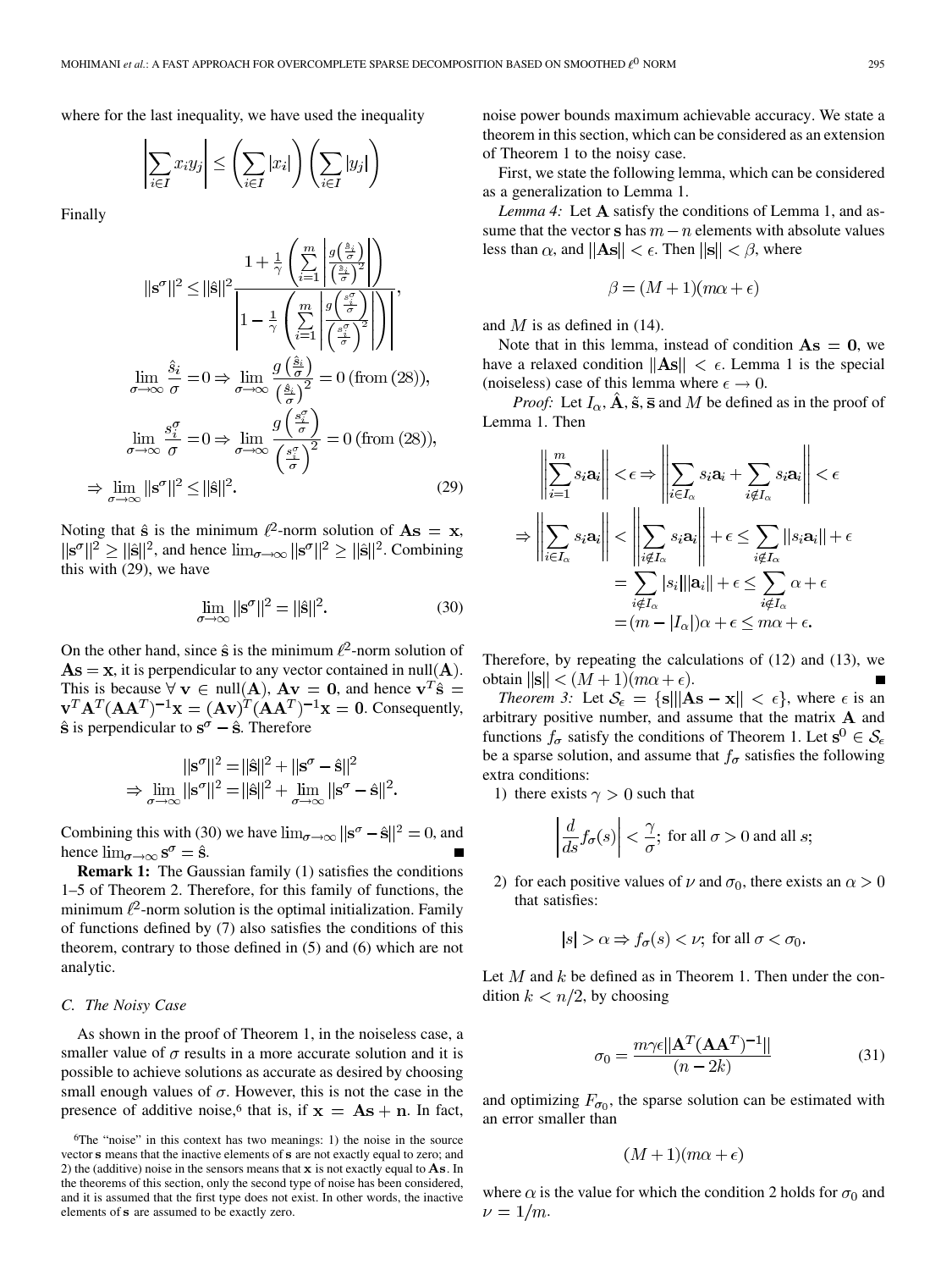*Proof:* Let  $\mathbf{n} \triangleq \mathbf{A} \mathbf{s}^0 - \mathbf{x}$ . Then,  $\mathbf{s}^0 \in \mathcal{S}_{\epsilon}$  means that  $||\mathbf{n}|| <$  $\epsilon$ . By defining  $\tilde{\mathbf{n}} \triangleq \mathbf{A}^T (\mathbf{A} \mathbf{A}^T)^{-1} \mathbf{n}$ , we have

$$
\mathbf{x} = \mathbf{A}\mathbf{s}^0 + \mathbf{n} = \mathbf{A}\mathbf{s}^0 + \mathbf{A}\tilde{\mathbf{n}} = \mathbf{A}(\mathbf{s}^0 + \tilde{\mathbf{n}}) = \mathbf{A}\tilde{\mathbf{s}}
$$

where  $\tilde{s} \triangleq s^0 + \tilde{n}$ . Let  $s^{\sigma}$  be the maximizer<sup>7</sup> of  $F_{\sigma}$  on  $As =$ **x**, as defined in Theorem 1. When working with  $\ell^0$ -norm, no matter how much small is  $\epsilon$  and how much sparse is  $s^0$ ,  $\tilde{s}$  is not necessarily sparse. However, as will be discussed, because  $F_{\sigma}$ is continuous and ||n|| is small, the value of  $F_{\sigma}$  at  $\tilde{s}$  is close to its value at  $s^0$  (and thus, is large). In fact

$$
F_{\sigma}(\tilde{\mathbf{s}}) = F_{\sigma}(\mathbf{s}^{0} + \tilde{\mathbf{n}}) \simeq F_{\sigma}(\mathbf{s}^{0}) + \nabla F_{\sigma}(\mathbf{s}^{0})^{T} \cdot \tilde{\mathbf{n}}.
$$

By defining  $g(t) \triangleq F_{\sigma}(\mathbf{s}^0 + \tilde{\mathbf{n}}t)$ , we have  $g(0) = F_{\sigma}(\mathbf{s}^0)$  and  $g(1) = F_{\sigma}(\mathbf{s}^0 + \tilde{\mathbf{n}}) = F_{\sigma}(\tilde{\mathbf{s}})$ . Using the mean value theorem, there exists a  $0 \le t \le 1$  such that

$$
|F_{\sigma}(\tilde{\mathbf{s}}) - F_{\sigma}(\mathbf{s}^{0})| = |g(1) - g(0)| \le (1 - 0)g'(t)
$$
  
=  $\nabla F_{\sigma}(\mathbf{s}^{0} + \tilde{\mathbf{n}}t)^{T} \cdot \tilde{\mathbf{n}}$   
 $\le ||\nabla F_{\sigma}(\mathbf{s}^{0} + \tilde{\mathbf{n}}t)|| \cdot ||\tilde{\mathbf{n}}||.$ 

We write

$$
\begin{aligned}\n\left\{\n\begin{array}{l}\n\forall s \left|\frac{d}{ds}f_{\sigma}(s)\right| < \frac{\gamma}{\sigma} \Rightarrow \|\nabla F_{\sigma}(\mathbf{s}^{0} + \tilde{\mathbf{n}}t)\| < \frac{m\gamma}{\sigma} \\
\|\tilde{\mathbf{n}}\| &= \|\mathbf{A}^{T}(\mathbf{A}\mathbf{A}^{T})^{-1}\mathbf{n}\| < \|\mathbf{A}^{T}(\mathbf{A}\mathbf{A}^{T})^{-1}\| \epsilon\n\end{array}\right\} \\
&\Rightarrow |F_{\sigma}(\tilde{\mathbf{s}}) - F_{\sigma}(\mathbf{s}^{0})| < \frac{m\gamma\epsilon \|\mathbf{A}^{T}(\mathbf{A}\mathbf{A}^{T})^{-1}\|}{\sigma}.\n\end{aligned}
$$

Let us choose  $\sigma_0$  according to (31). Then

$$
\begin{cases} |F_{\sigma_0}(\tilde{\mathbf{s}}) - F_{\sigma_0}(\mathbf{s}^0)| < n - 2k \Rightarrow F_{\sigma_0}(\tilde{\mathbf{s}}) > m - (n - k) \\\ F_{\sigma_0}(\mathbf{s}^0) \ge m - k. \end{cases}
$$

The vector  $s^0$  does not necessarily satisfy  $As = x$ , however we have chosen  $\tilde{s}$  to be the projection of  $s^0$  onto the subspace  $As =$ x. Hence,  $\tilde{s}$  satisfies  $\mathbf{A}s = \mathbf{x}$  and since  $\mathbf{s}^{\sigma_0}$  is the maximizer of  $F_{\sigma_0}$  on  $\mathbf{A}\mathbf{s} = \mathbf{x}, F_{\sigma_0}(\mathbf{s}^{\sigma_0}) > m - (n - k)$ . Consequently, by choosing  $\alpha$  as the value for which the condition 2 holds for  $\nu = 1/m$  and  $\sigma_0$ , and following the same steps as in the proof of Theorem 1, we conclude that at most  $n - k$  elements of  $s^{\sigma_0}$ can have absolute values greater than  $\alpha$ . Then, since s<sup>0</sup> has at most k nonzero elements,  $(s^0 - s^{\sigma_0})$  has at most n elements with absolute values greater than  $\alpha$ . Noticing  $||A(s^0 - s^{\sigma_0})|| =$  $\|\mathbf{As}^{0} - \mathbf{x}\| < \epsilon$ , we see that  $(\mathbf{s}^{0} - \mathbf{s}^{\sigma_0})$  satisfies the conditions of Lemma 4, and hence

$$
\|\mathbf{s}^0 - \mathbf{s}^{\sigma_0}\| \le (M+1)(m\alpha + \epsilon). \tag{32}
$$

**Remark 1:** A few calculations show that the Gaussian family (1) satisfies the condition 1 of the theorem for  $\gamma = \exp(-1/2)$ and the condition 2 for  $\alpha = -\sigma_0 \sqrt{2 \ln(\nu)}$ . Family of functions defined by (7) also satisfy the conditions of this theorem.

**Remark 2:** Note that for Gaussian family of functions and under the condition  $k < n/2$ , accuracy of the solution is proportional to the noise power.8 In fact, we have accuracy of at least  $C \cdot \epsilon$ , where

$$
C = \left(\frac{\exp\left(\frac{-1}{2}\right)m^2\sqrt{2\ln m}\|\mathbf{A}^T(\mathbf{A}\mathbf{A}^T)^{-1}\|}{n-2k} + 1\right)(M+1).
$$

If  $\epsilon \to 0$ , by choosing  $\sigma_0$  according to (31),  $s^{\sigma_0}$  converges to  $s^0$ .

**Remark 3:** According to Theorem 3, in contrast to the noiseless case, it is not possible here to achieve arbitrarily accurate solutions. Accuracy is bounded by the noise power, and to guaranty an error estimation less than  $\beta$  using Theorem 3, it is required to satisfy  $\epsilon < \beta/C$ .

## V. EXPERIMENTAL RESULTS

In this section, the performance of the presented approach is experimentally verified and is compared with BP (and with FO-CUSS for the first experiment). The effects of the parameters, sparsity, noise, and dimension on the performance are also experimentally discussed.

In all of the experiments (except in Experiment 3), sparse sources are artificially created using a Bernoulli–Gaussian model: each source is "active" with probability  $p$ , and is "inactive" with probability  $1 - p$ . If it is active, each sample is a zero-mean Gaussian random variable with variance  $\sigma_{on}^2$ ; if it is not active, each sample is a zero-mean Gaussian random variable with variance  $\sigma_{\text{off}}^2$ , where  $\sigma_{\text{off}}^2 \ll \sigma_{\text{on}}^2$ . Consequently, each  $s_i$  is distributed as

$$
s_i \sim p \cdot \mathcal{N}(0, \sigma_{\text{on}}) + (1 - p) \cdot \mathcal{N}(0, \sigma_{\text{off}})
$$
 (33)

where  $p$  denotes the probability of activity of the sources, and sparsity implies that  $p \ll 1$ .  $\sigma_{\text{off}}$  models the noise in the sources, that is, small values of the sparse sources in their inactive case. This parameter is mostly meaningful in SCA applications, in which, usually the sources in their inactive states are not exactly zero. However, in sparse decomposition applications  $\sigma_{\text{off}}$  can be usually set to zero, that is, most elements of the dictionary are absent in the decomposition.

In our simulations,  $\sigma_{\text{on}}$  is always fixed to 1. The effect of  $\sigma_{\text{off}}$  is investigated only in the first experiment. In all the other experiments it is set to zero.

Each column of the mixing matrix is randomly generated using the normal distribution and then is normalized to unity. Then, the mixtures are generated using the noisy model

$$
x = As + n \tag{34}
$$

where  $n$  is an additive white Gaussian noise (modeling sensor noise, or decomposition inaccuracy) with covariance matrix  $\sigma_n \mathbf{I}_n$  (where  $\mathbf{I}_n$  stands for the  $n \times n$  identity matrix).

To evaluate the estimation quality, signal-to-noise ratio (SNR) and mean-square error (MSE) are used. SNR (in dB) is defined as  $20\log(||\mathbf{s}||/||\mathbf{s} - \hat{\mathbf{s}}||)$  and MSE as  $(1/m)||\mathbf{s} - \hat{\mathbf{s}}||^2$ , where  $s$  and  $\hat{s}$  denote the actual source and its estimation, respectively.

<sup>8</sup>Optimal choice of  $\sigma_0$  is also proportional to the noise power.

<sup>&</sup>lt;sup>7</sup>Note that,  $s^{\sigma}$  is not necessarily maximizer of  $F_{\sigma}$  on the whole  $S_{\epsilon}$ .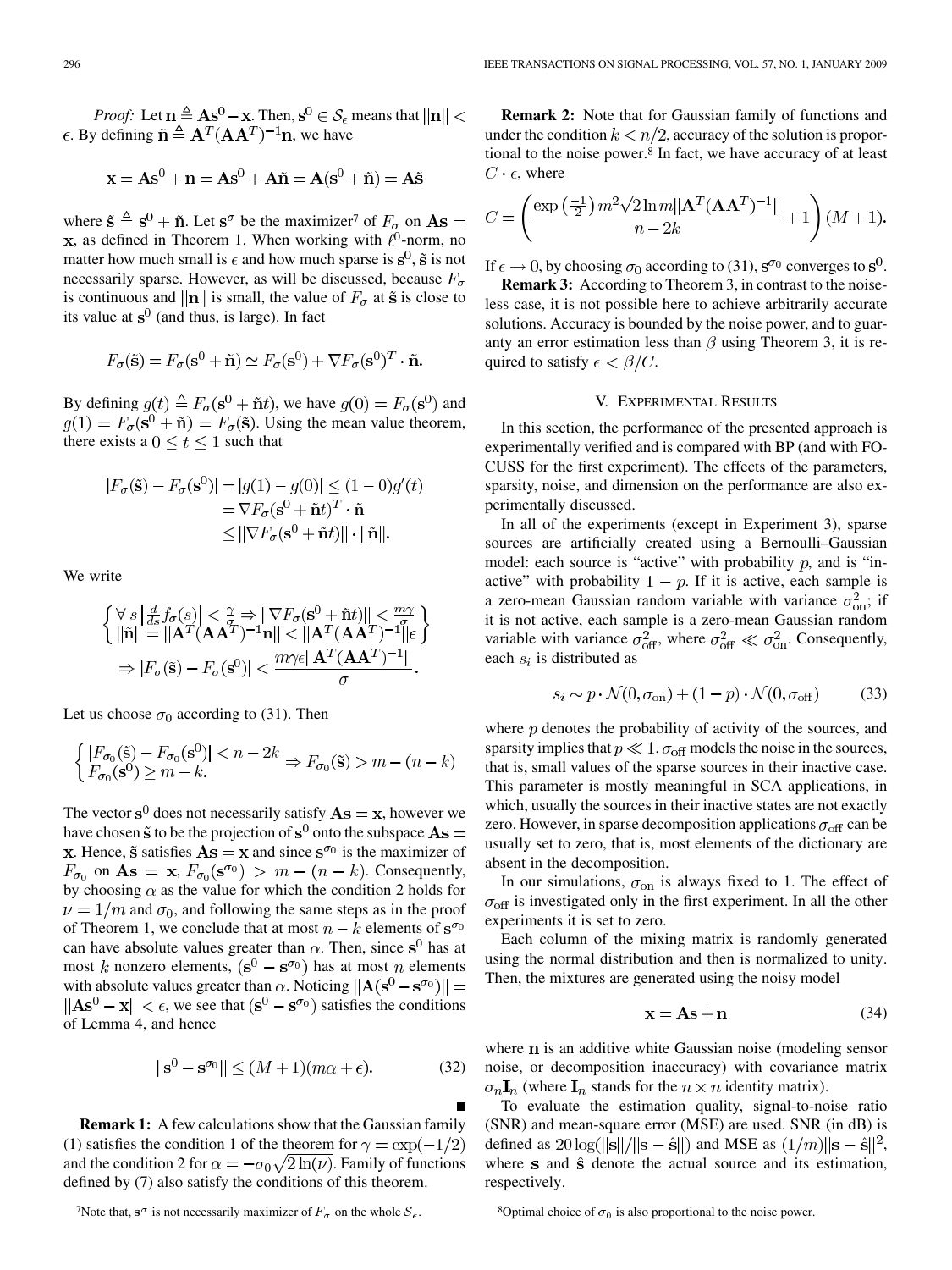TABLE I PROGRESS OF SLO FOR A PROBLEM WITH  $m = 1000, n = 400$  and  $k = 100 (p = 0.1)$ 

| itr. $#$             | σ                | <b>MSE</b>   | $SNR$ (dB)   |
|----------------------|------------------|--------------|--------------|
| 1                    | 1                | $4.84e - 2$  | 2.82         |
| 2                    | 0.5              | $2.02e - 2$  | 5.19         |
| 3                    | 0.2              | $4.96 e - 3$ | 11.59        |
| 4                    | 0.1              | $2.30 e - 3$ | 16.44        |
| 5                    | 0.05             | $5.83 e - 4$ | 20.69        |
| 6                    | 0.02             | $1.17e - 4$  | 28.62        |
| 7                    | 0.01             | $5.53e - 5$  | 30.85        |
| algorithm            | total time (sec) | MSE          | $SNR$ $(dB)$ |
| SL <sub>0</sub>      | 0.227            | $5.53e - 5$  | 30.85        |
| LP $(\ell_1$ -magic) | 30.1             | $2.31e-4$    | 25.65        |
| <b>FOCUSS</b>        | 20.6             | 6.45 $e-4$   | 20.93        |
|                      |                  |              |              |

Using (33), the number of active sources has a binomial distribution with average  $mp$ . In the experiments, we will use the parameter  $k = mp$ , instead of p.

# **Experiment 1. Performance Analysis**

In this experiment, we study the computational cost of the presented method, and compare its performance with  $\ell_1$ -magic [25] as one of the fastest implementations of interior-point LP, and with FOCUSS.<sup>9</sup> In rest of the paper, by LP we mean  $\ell_1$ -magic implementation of the interior point LP.

The values used for the first part of the experiment are  $m =$ 1000,  $n = 400$ ,  $p = 0.1$ ,  $\sigma_{\text{off}} = 0$ ,  $\sigma_{\text{on}} = 1$ ,  $\sigma_n = 0.01$  and the sequence of  $\sigma$  is fixed to [1, 0.5, 0.2, 0.1, 0.05, 0.02, 0.01].  $\mu$ is fixed to 2.5. For each value of  $\sigma$  the gradient-projection loop (the internal loop) is repeated three times, i.e.,  $L = 3$  (influence of L is discussed in part of experiment 2; in all other experiments  $\mu$  and  $\bar{L}$  are fixed to 2.5 and 3).

We use the CPU time as a measure of complexity. Although it is not an exact measure, it gives a rough estimation of the complexity, for comparing SL0 and LP algorithms. Our simulations are performed in MATLAB7 environment using an AMD Athlon sempron  $2400+$ , 1.67-GHz processor with 512 MB of memory, and under Microsoft Windows XP operating system.

Table I shows the gradual improvement in the output SNR after each iteration, for a typical run of SL0. Moreover, for this run, the total time and final SNR have been shown for SL0, for LP, and for FOCUSS. It is seen that SL0 performs *two orders of magnitude faster than LP, while it produces a better SNR* (in some applications, it can be even *three orders of magnitudes* faster: see Experiment 6). Fig. 2 shows the actual source and its estimations at different iterations for this run of SL0.

The experiment was then repeated 100 times (with the same parameters, but for different randomly generated sources and mixing matrices) and the values of SNR (in dB) obtained over



Fig. 2. Evolution of SL0 toward the solution:  $m = 1000$ ,  $n = 400$  and  $k =$  $100(p = 0.1)$ . From top to bottom, the first plot corresponds to the actual source, the second plot is its estimation at the first level  $(\sigma = 1)$ , the third plot is its estimation at the second level ( $\sigma = 0.5$ ), while the last plot is its estimation at third level ( $\sigma = 0.2$ ).

these simulations were averaged. These averaged SNRs for SL0, LP, and FOCUSS were respectively 30.85 dB, 26.70 dB, and 20.44 dB; with respective standard deviations 2.36 dB, 1.74 dB and 5.69 dB. The minimum values of SNR for these methods were respectively 16.30 dB, 18.37 dB, and 10.82 dB. Among the 100 runs of the algorithm, the number of experiments for which  $SNR > 20$  dB was 99 for SL0 and LP, but only 49 for FOCUSS.

In the second part of the experiment, we use the same parameters as in the first part, except  $\sigma_{\text{off}} = 0.01$  to model the noise of the sources in addition to AWG noise modeled by  $\sigma_n$ . The averaged SNRs for SL0, LP, and FOCUSS were respectively 25.93, 22.15, and 18.24 dB; with respective standard deviations 1.19, 1.23, and 3.94 dB.

## **Experiment 2. Dependence on the Parameters**

In this experiment, we study the dependence of the performance of SL0 to its parameters. The sequence of  $\sigma$  is always chosen as a decreasing geometrical sequence  $\sigma_j = c\sigma_{j-1}, 1 \leq j$  $j \leq J$ , which is determined by the first and last elements,  $\sigma_1$  and  $\sigma_J$ , and the scale factor c. Therefore, when considering the effect of the sequence of  $\sigma$ , it suffices to discuss the effect of these three parameters on the performance. Reasonable choice of  $\sigma_1$ , and also approximate choice of  $\mu$  have already been discussed in Remarks 2–5 of Section III. Consequently, we are mainly considering the effects of other parameters.

The general model of the sources and the mixing system, given by (33) and (34), has four essential parameters:  $\sigma_{\text{on}}$ ,  $\sigma_{\text{off}}$ ,  $\sigma_n$ , and p. We can control the degree of source sparsity and the power of the noise by changing<sup>10</sup>  $k = mp$  and  $\sigma_n$ . We examine the performance of SL0 and its dependence to these parameters for different levels of noise and sparsity. In this and in the followings, except Experiment 6, all the simulations are repeated 100 times with different randomly generated sources and mixing matrices and the values of the SNRs (in dB) obtained over these simulations are averaged.

Fig. 3 represents the averaged SNR (as the measure of performance) versus the scale factor c, for different values of  $k = mp$ 

<sup>9</sup>For FOCUSS, we have used the MATLAB code available at http://dsp.ucsd. edu/~jfmurray/software.htm

<sup>10</sup>Note that the sources are generated using the model (33). Therefore, for example  $k = 100$  does not necessarily mean that exactly 100 sources are active.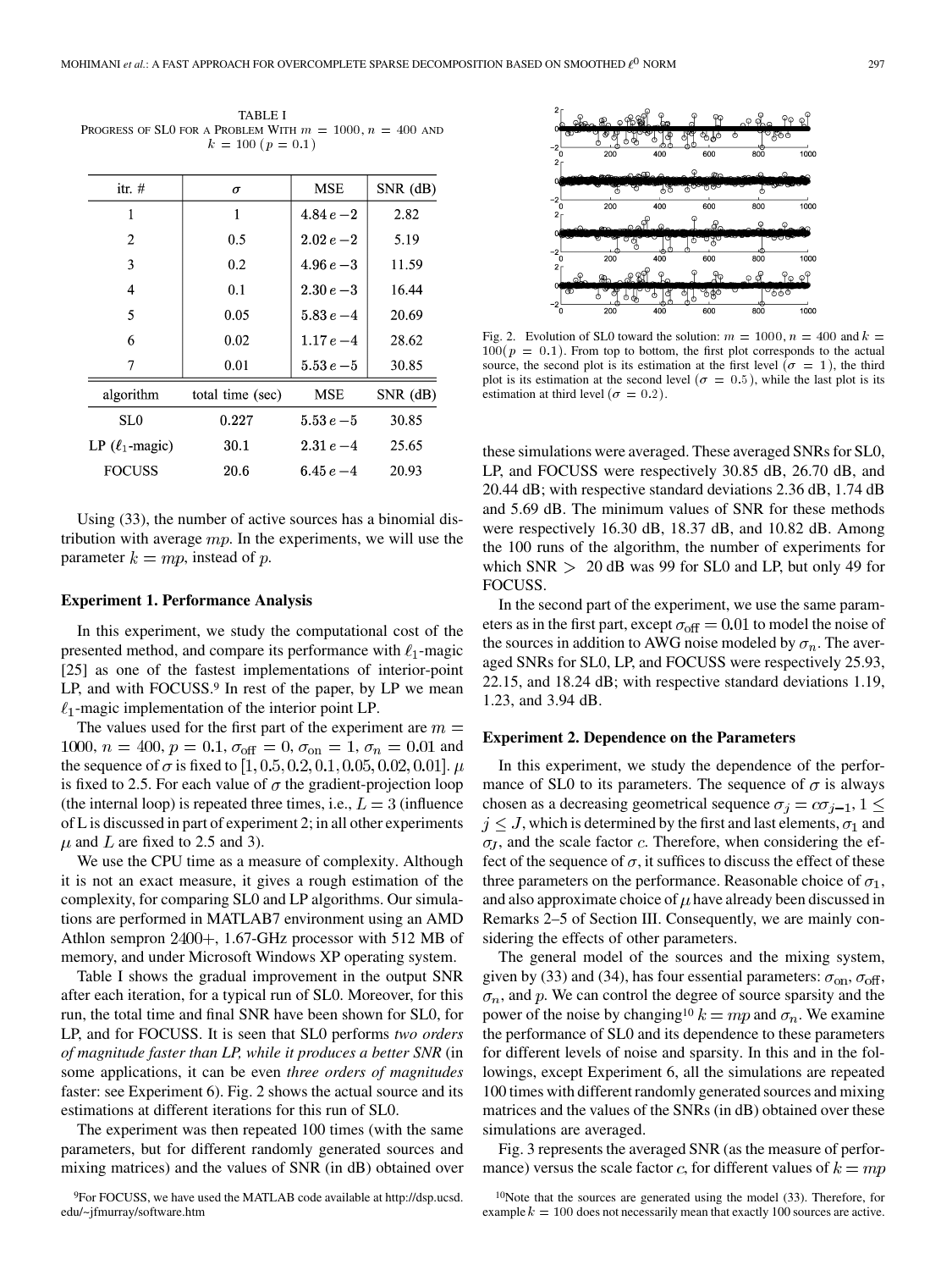

Fig. 3. Performance of SL0 as function of c for the case  $m = 1000$  and  $n =$ 400 (SNRs are averaged over 100 runs of the algorithm).  $\sigma_1$  is fixed to 1 (large enough) and  $\sigma_J$  is fixed to 0.01 (small enough). In (a) k is fixed to 100 and effect of noise is investigated. In (b)  $\sigma_n$  is fixed to 0.01 and effect of sparsity factor is analyzed.



Fig. 4. Performance of SL0 versus  $\sigma_J$  for  $m = 1000$  and  $n = 400$  (SNRs are averaged over 100 runs of the algorithm).  $\sigma_1$  is fixed to 1 (large enough) and  $c$ is fixed to 0.8 (near enough to one). In (a)  $k$  is fixed to 100 and effect of noise is investigated. In (b)  $\sigma_n$  is fixed to 0.01 and effect of sparsity factor is analyzed.

and  $\sigma_n$ . It is clear from Fig. 3(a) that SNR increases when c increases from zero to one. However, when  $c$  exceeds a critical value (0.5 in this case), SNR remains constant and does not increase anymore.

Generally, the optimal choice of  $c$  depends on the application. When SNR is the essential criterion,  $c$  should be chosen large, resulting in a more slowly decreasing sequence of  $\sigma$ , and hence in a higher computational cost. Therefore, the choice of  $c$  is a trade-off between SNR and computational cost. However, as seen in the figures, when  $c$  approaches to unity, SNR does not increase infinitely. In Fig. 3(a), the optimal value of  $c$ , i.e., the smallest value of  $c$  that achieves the maximum SNR, is approximately  $c = 0.5$ . However, it is clear from Fig. 3(b) that the optimal choice of  $c$  depends on the sparsity, but not on the noise power. Exact calculation of the optimal  $c$  might be very hard. To guarantee an acceptable performance, it suffices to choose  $c$ greater than its optimal value.

From [15], we know that  $k < n/2$  is a theoretical limit for sparse decomposition. However, most of the current methods cannot approach this limit (see Experiment 3). In Fig. 3(b),  $k =$  $190 \simeq 200 = n/2$  is plotted, and it is clear that by choosing  $c$  larger than 0.9 an acceptable performance can be achieved (however, with a much higher computational cost).

In Fig. 4, SNR is plotted versus  $-\ln(\sigma_J)$  (where  $\sigma_J$  is the last and smallest  $\sigma$ ) for different values of k and  $\sigma_n$ . In Fig. 4(a), for the noiseless case, SNR increases linearly, by increasing in  $-\ln(\sigma_J)$ . Although not directly clear from the figure, calculation of the obtained values of the figure better shows this linear relationship. This confirms the results of Theorem 1 (accuracy is proportional to the final value of  $\sigma$ ). In the noisy case, SNR



Fig. 5. Averaged SNR (on 100 runs of the algorithm) versus  $L$  for the case  $m = 1000$  and  $n = 400$ ,  $k = 100$  and  $\sigma_n = 0.01$ .

increases first, and then remains constant. As was predicted by Theorem 3, in the noisy case the accuracy is bounded and might not be increased arbitrarily.

Generally, the optimal choice of  $\sigma$  depends on the application. In applications in which SNR is highly more important than the computational load,  $\sigma_J$  should be chosen small, resulting in a larger sequence of  $\sigma$ , and hence a higher computational cost. However, excessively small choice of  $\sigma$ <sub>*I*</sub> (smaller than the optimal choice) does not improve SNR (in fact SNR is slightly decreased. Recall also the Remark 6 of Section III). It is clear from Fig. 4 that the optimal choice of  $\sigma_J$  depends on the noise power, but not on the sparsity. Exact calculation of the optimal  $\sigma$ <sub>*I*</sub> might be very hard. To guarantee an acceptable performance, it suffices to choose  $\sigma_J$  less than its optimal value.

From this experiment it can be concluded that, although finding optimal values of the parameters for optimizing the SNR with the least possible computational cost may be very hard, the algorithm is not very sensitive to the parameters, and it is not difficult to choose a sequence of  $\sigma$  (i.e., c and  $\sigma_I$ ).

Finally, to study the effect of  $L$  (number of iterations of the internal steepest ascent loop), the parameters are fixed to the values used at the beginning of Experiment 1, and the averaged SNR (over 100 runs of the algorithm) is plotted versus  $L$  in Fig. 5. It is clear from this figure that the final SNR achieves its maximum for a small  $L$ , and no longer improves by increasing it, while the computation cost is directly proportional to  $L$ . Hence, as it was said in Remark 1 of Section III and Remark 3 of Section IV-A, we generally fix  $L$  to a small value, say  $L=3$ .

#### **Experiment 3. Effect of Sparsity on the Performance**

How much sparse a source vector s should be to make its esti-mation possible using our algorithm? Here, we try to answer this question experimentally. As mentioned before, there is the theoretical limit of  $n/2$  on the maximum number of active sources to insure the uniqueness of the sparsest solution. But, practically, most algorithms cannot achieve this limit [13], [15].

To be able to measure the effect of sparsity, instead of generating the sources according to the model (33), we randomly activate exactly  $k$  elements out of  $m$  elements. Fig. 6 then shows the output SNR versus  $k$ , for several values of  $c$ , and compares the results with LP. Note that SL0 outperforms LP, specially in cases where  $k \simeq n/2 = 200$ .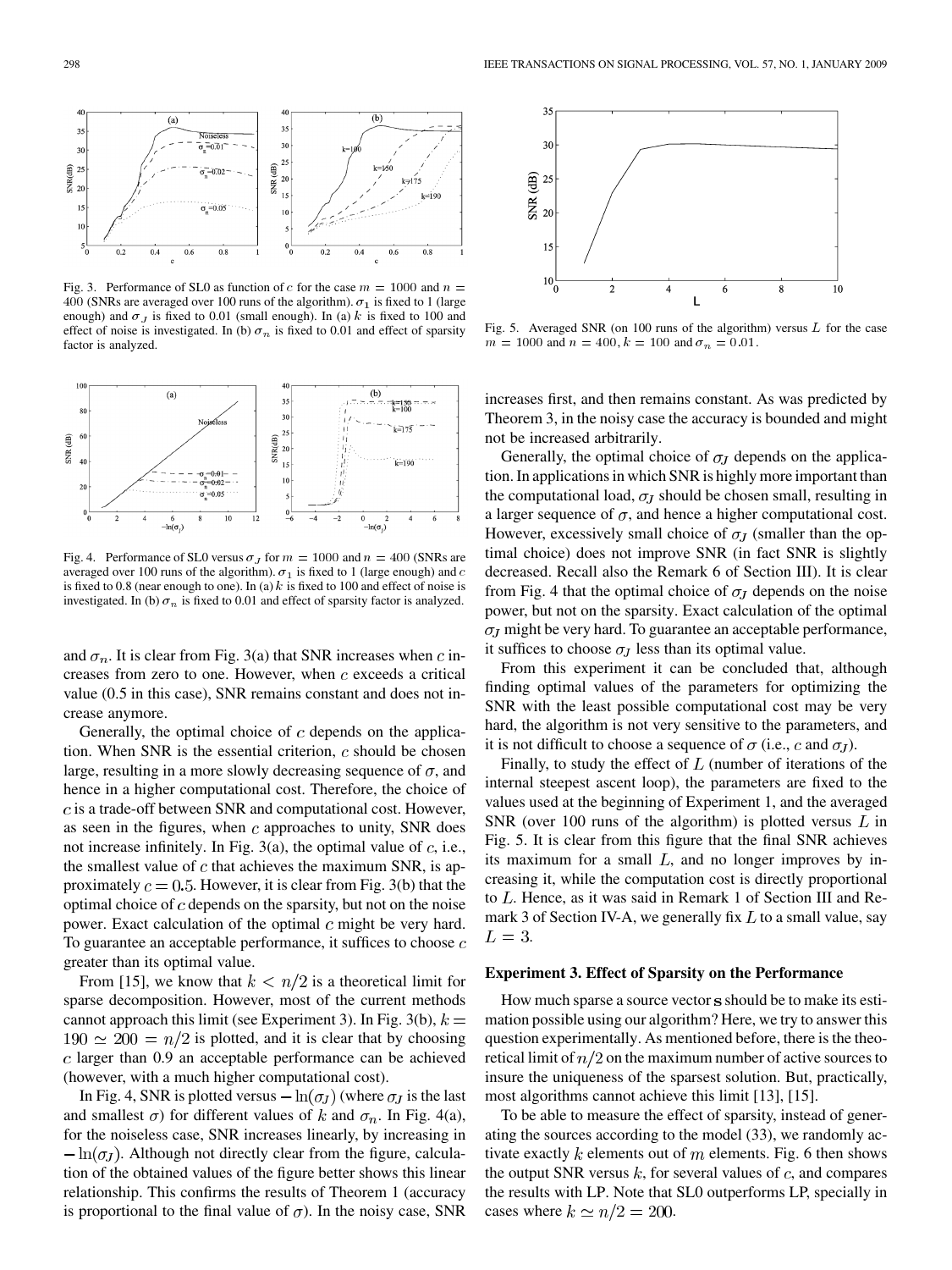

Fig. 6. Averaged SNRs (over 100 runs of the algorithm) versus  $k$ , the average number of active sources, for SL0 algorithm with several values of  $c$ , and for LP. The parameters are  $m = 1000, n = 400, \sigma_1 = 1, \sigma_J = 0.01, \sigma_n = 0.01$ .



Fig. 7. Averaged SNRs (over 100 runs of the algorithm) versus the noise power  $\sigma_n$  for different values of  $\sigma_j$ , and for LP. The parameters are  $m = 100, n =$  $400, k = 100, \sigma_1 = 1, \text{ and } c = 0.8.$ 

It is obvious from the figure that all methods work well if  $k$  is smaller than a critical value, and they start breaking down as soon as  $k$  exceeds this critical value. Fig. 6 shows that the breakdown value of k for LP and for SL0 with  $c = 0.5$  is approximately 100 (half of the theoretical limit  $n/2 = 200$ ). For  $c = 0.8$  and  $c = 0.95$ , this breakdown value is approximately 150 and 180. Consequently, with our algorithm, it is possible to estimate less sparse sources than with LP algorithm. It seems also that by pushing  $c$  toward 1, we can push the breaking-down point toward the theoretical limit  $n/2$ ; however, the computational cost might become intolerable, as well.

## **Experiment 4. Robustness Against Noise**

In this experiment, the effect of the noise variance,  $\sigma_n$ , on the performance is investigated for different values of  $\sigma_J$  and is compared with the performance of LP. Fig. 7 depicts SNR versus  $\sigma_n$  for different values of  $\sigma_j$  for both methods. The figure shows the robustness of SL0 against small values of noise. In the noiseless case ( $\sigma_n < .02$ ), LP performs better (note that  $\sigma_{\text{off}} = 0$ , and in SL0,  $\sigma$  is decreased only to 0.005). In the noisy case, SL0 achieves better SNR. Note that the dependence of the optimal  $\sigma_J$  to  $\sigma_n$  is again confirmed by this experiment.



Fig. 8. Effect of scale on performance (SNRs are averaged over 100 runs of the algorithm).  $\sigma_n = 0.01$ ,  $c = 0.8$ ,  $\sigma_1 = 1$ ,  $\sigma_J = 0.01$ , and SL0 is compared with LP. In (a)  $m$  is fixed to 1000 and SNR is plotted versus  $n$  for different values of k. In (b) SNR is plotted versus  $log(m)$  for different values of k, while *n* is fixed to  $\lceil 0.4m \rceil$ .

#### **Experiment 5. Number of Sources and Sensors**

In this experiment, we investigate the effect of the system scale (i.e., the dimension of the mixing matrix,  $m$  and  $n$ ) on the performance and justify the scalability of SL0.

First, to analyze the effect of the number of mixtures  $(n)$ , by fixing  $m$  to 1000, SNR is plotted versus  $n$ , for different values of  $k$  in Fig. 8(a). It is clear from this figure that both methods perform poorly while  $2k > n$  (note that the sparsest solution is not necessarily unique in this case). SL0 performs better as soon as  $n$  exceeds  $2k$  (the theoretical limit for the uniqueness of the sparsest solution).

Then, to analyze the effect of scale, n is fixed to  $[0.4m]$ , and SNR is plotted versus  $log(m)$  for different values of k in Fig. 8(b). From this figure it is obvious that SL0 and LP perform similarly for small values of  $k$  ( $k \approx 10$ ), but SL0 outperforms LP for larger values of  $k (k \simeq 100)$ .

## **Experiment 6. Computational Cost in BSS Applications**

In BSS and SCA applications, the model (34) is written as  $\mathbf{x}(t) = \mathbf{A}\mathbf{s}(t) + \mathbf{n}(t), 1 \le t \le T$ , where T is the number of samples. In matrix form, this can be written as  $X = AS + N$ , where **X**, **S**, and **N** are respectively  $n \times T$ ,  $m \times T$  and  $n \times T$ matrices, where each column stands for a time sample.

For solving this problem with LP, the system  $\mathbf{x}(t) = \mathbf{A}\mathbf{s}(t) +$  $n(t)$  should be individually solved for each value of  $1 \le t \le T$ . This trivial approach can also be used with SL0. However, since all the steps of SL0 presented in Fig. 1 are in matrix form, it can also be directly run on the whole matrices  $X$  and  $S$ . Because of the speed of the current matrix multiplication algorithms, $11$  this results in an increased speed in the total decomposition process.

Fig. 9 shows the average computation time per sample of SL0 for a single run of the algorithm, as a function of  $T$  for the case  $m = 1000$ ,  $n = 400$  and  $k = 100$ . The figure shows that by increasing  $T$ , average computation time first increases, then decreases and reach to a constant. For  $T = 1$ , the computation time is 266 ms (this is slightly different with the time of the first experiment, 227 ms, because these are two different runs).

<sup>&</sup>lt;sup>11</sup>Let **A**, **s** and **S** be  $n \times T$ ,  $m \times 1$  and  $m \times T$  matrices, respectively. In MATLAB, the time required for the multiplication  $\overline{AS}$  is highly less than  $T$  times of the time required for the multiplication  $As$ . This seems to not be due to the MATLAB's interpreter, but a property of basic linear algebra subprograms (BLAS). BLAS is a free set of highly optimized routines for matrix multiplications, and is used by MATLAB for its basic operations. This property does not exist in MATLAB 5.3 which was not based on BLAS.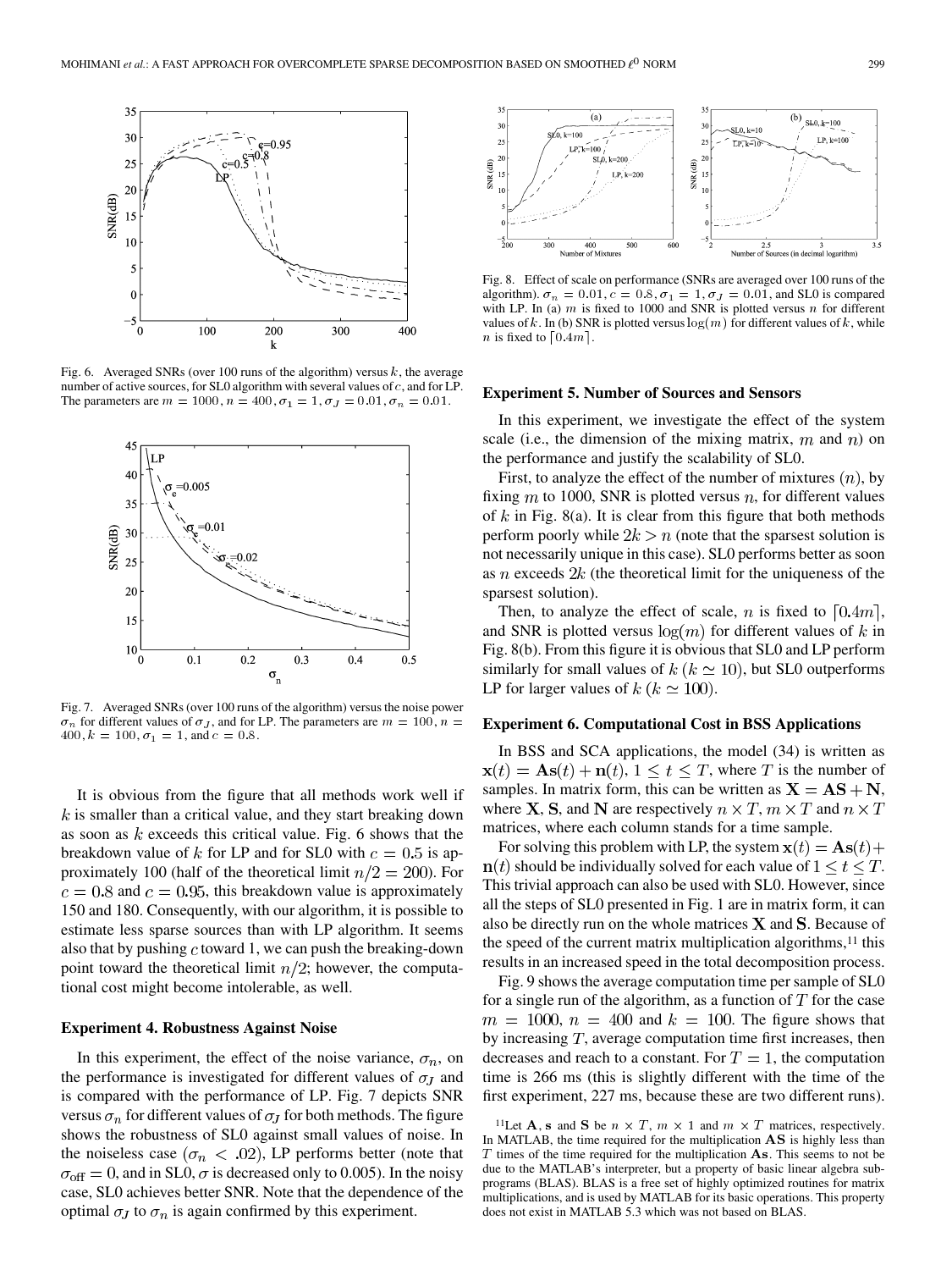

Fig. 9. Average computation time per sample of SL0, as a function of T, number of (time) samples, for the case  $m = 1000$ ,  $n = 400$ and  $k = 100$ .  $\sigma_n$  is chosen 0.01 and the sequence of  $\sigma$  is fixed to  $[1, 0.5, 0.2, 0.1, 0.05, 0.02, 0.01]$ , the same parameter used in first experiment.

However, for  $T = 10000$ , the average computation time per sample decreases to 38 ms. In other words, in average, SL0 finds the sparse solution of a linear system of 400 equations and 1000 unknowns just in 38 ms (compare this with 30 s for  $\ell_1$ -magic, given in Experiment 1).

## VI. CONCLUSION

In this paper, we showed that the smoothed  $\ell^0$  norm can be used for finding sparse solutions of an USLE. We showed also that the smoothed version of the  $\ell^0$  norm not only solves the problem of intractable computational load of the minimal  $\ell^0$ search, but also results in an algorithm which is highly faster than the state-of-the-art algorithms based on minimizing the  $l<sup>1</sup>$  norm. Moreover, this smoothing solves the problem of high sensitivity of  $\ell^0$  norm to noise. In another point of view, *the smoothed provides a smooth measure of sparsity.*

The basic idea of the paper was justified by both theoretical and experimental analysis of the algorithm. In the theoretical part, Theorem 1 shows that SL0 is equivalent to  $\ell^0$ -norm for a large family of functions  $f_{\sigma}$ . Theorem 2 gives a strong assessment for using  $\ell^2$ -norm solution for initialization. This theorem also suggests that the minimal  $l^2$  norm can be seen as a rough estimation of the sparse solution (like MOF), which will be modified in the future iterations. Theorem 3 justifies the robustness of SL0 against noise.

Other properties of the algorithm were studied experimentally. In particular, we showed that 1) the algorithm is highly faster than the state-of-the-art LP approaches (and it is even more efficient in SCA applications), 2) choosing suitable values for its parameters is not difficult, 3) contrary to previously known approaches it can work if the number of nonzero components of s is near  $n/2$  (the theoretical limit for the uniqueness of the sparse solution), and 4) the algorithm is robust against noise.

Up to now, we have no theoretical result for determining how much 'gradual' we should decrease the sequence of  $\sigma$ , and it remains an open problem for future works. Some open questions related to this issue are: Is there any sequence of  $\sigma$  which guaranties escaping from local maxima for the Gaussian family of functions  $F_{\sigma}$  given in (1)? If yes, how to find this sequence? If not, what happens with other families of functions  $F_{\sigma}$ ? Moreover, is there any (counter-)example of  $A$ ,  $S$  and  $X$  for which we can prove that for *any* sequence  $\sigma$  the algorithm will get trapped into a local maximum? These issues, mathematically difficult but essential for proving algorithm convergence, are currently investigated. However, Experiment 2 showed that it is fairly easy to set some parameters to achieve a suitable performance. Moreover, for an estimation  $\hat{s}$  of the sparsest source (obtained by any method), we provided in Remark 5 of Section IV-A an upper bound for the estimation error.

In addition, future works include better treatment of the noise in the model (34) by taking it directly into account in the algorithm (e.g., by adding a penalty term to  $F_{\sigma}$ ). Moreover, testing the algorithm on different applications (such as compressed sensing) using real-world data is under study in our group.

#### **REFERENCES**

- [1] R. Gribonval and S. Lesage, "A survey of sparse component analysis for blind source separation: Principles, perspectives, and new challenges," in *Proc. Eur. Symp. Artificial Neural Networks (ESANN)*, Apr. 2006, pp. 323–330.
- [2] P. Bofill and M. Zibulevsky, "Underdetermined blind source separation using sparse representations," in *Signal Process.*, 2001, vol. 81, pp. 2353–2362.
- [3] P. G. Georgiev, F. J. Theis, and A. Cichocki, "Blind source separation and sparse component analysis for over-complete mixtures," in *Proc. Int. Conf. Acoustics, Speech, Signal Processing (ICASSP)*, Montreal, QC, Canada, May 2004, pp. 493–496.
- [4] Y. Li, A. Cichocki, and S. Amari, "Sparse component analysis for blind source separation with less sensors than sources," in *Proc. Int. Conf. Independent Component Analysis (ICA)*, 2003, pp. 89–94.
- [5] S. S. Chen, D. L. Donoho, and M. A. Saunders, "Atomic decomposition by basis pursuit," *SIAM J. Scientif. Comput.*, vol. 20, no. 1, pp. 33–61, 1999.
- [6] D. L. Donoho, M. Elad, and V. Temlyakov, "Stable recovery of sparse overcomplete representations in the presence of noise," *IEEE Trans. Inf. Theory*, vol. 52, no. 1, pp. 6–18, Jan. 2006.
- [7] D. L. Donoho, "Compressed sensing," *IEEE Trans. Inf. Theory*, vol. 52, pp. 1289–1306, Apr. 2006.
- [8] R. G. Baraniuk, "Compressive sensing," *IEEE Signal Process. Mag.*, vol. 24, no. 4, pp. 118–124, Jul. 2007.
- [9] E. J. Candès and T. Tao, "Decoding by linear programming," *IEEE Trans. Inf. Theory*, vol. 51, no. 12, pp. 4203–4215, 2005.
- [10] M. A. T. Figueiredo and R. D. Nowak, "An EM algorithm for waveletbased image restoration," *IEEE Trans. Image Process.*, vol. 12, no. 8, pp. 906–916, Aug. 2003.
- [11] M. A. T. Figueiredo and R. D. Nowak, "A bound optimization approach to wavelet-based image deconvolution," in *Proc. IEEE Int. Conf. Image Processing (ICIP)*, Aug. 2005, pp. II-782–II-7855.
- [12] M. Elad, "Why simple shrinkage is still relevant for redundant representations?," *IEEE Trans. Image Process.*, vol. 52, no. 12, pp. 5559–5569, Dec. 2006.
- [13] I. F. Gorodnitsky and B. D. Rao, "Sparse signal reconstruction from limited data using FOCUSS, A re-weighted minimum norm algorithm," *IEEE Trans. Signal Process.*, vol. 45, no. 3, pp. 600–616, Mar. 1997.
- [14] D. L. Donoho and M. Elad, "Maximal sparsity representation via  $\ell^1$ minimization," *Proc. Nat. Acad. Sci.*, vol. 100, no. 5, pp. 2197–2202, Mar. 2003.
- [15] D. L. Donoho, "For most large underdetermined systems of linear equations the minimal  $l<sup>1</sup>$ -norm solution is also the sparsest solution," Tech. Rep., 2004 [Online]. Available: http://www-stat.stanford.edu/~donoho/reports.html
- [16] I. Daubechies, M. Defrise, and C. DeMol, "An iterative thresholding algorithm for linear inverse problems with a sparsity constraint, *Commun. Pure Appl. Math.*, vol. 57, no. 11, pp. 1413–1457, 2004.
- [17] E. J. Candès, J. Romberg, and T. Tao, "Robust uncertainty principles: Exact signal reconstruction from highly incomplete frequency information," *IEEE Trans. Inf. Theory*, vol. 52, pp. 489–509, Feb. 2006.
- [18] A. Hyvarinen, J. Karhunen, and E. Oja*, Independent Component Analysis*. New York: Wiley, 2001.